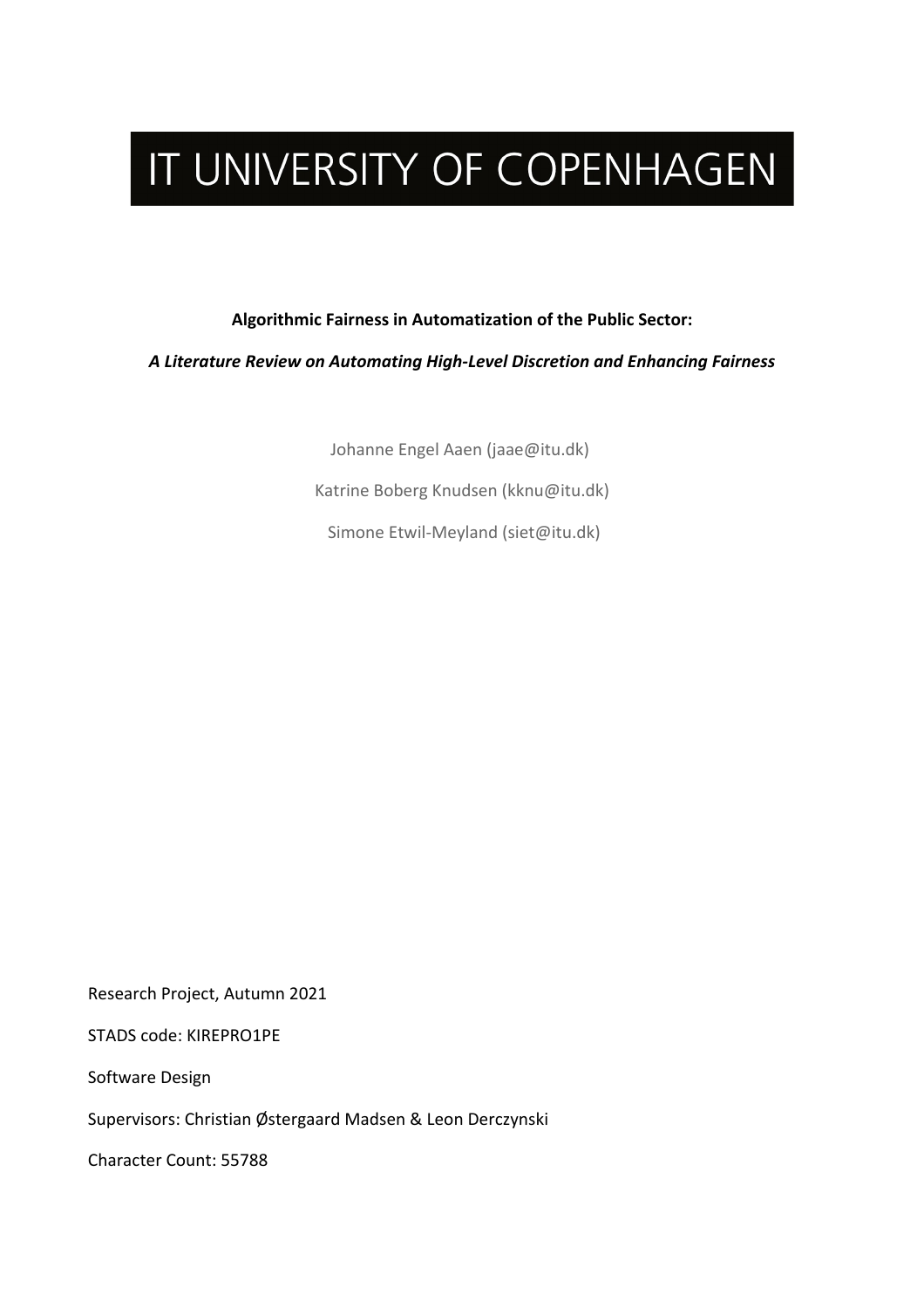# **Table of Content**

| 1. |                 |  |
|----|-----------------|--|
| 2. |                 |  |
|    |                 |  |
|    |                 |  |
| 3. |                 |  |
|    | 3.1             |  |
|    | 3.2             |  |
| 4. |                 |  |
|    | 4.1             |  |
| 5. |                 |  |
| 6. |                 |  |
|    | <b>Appendix</b> |  |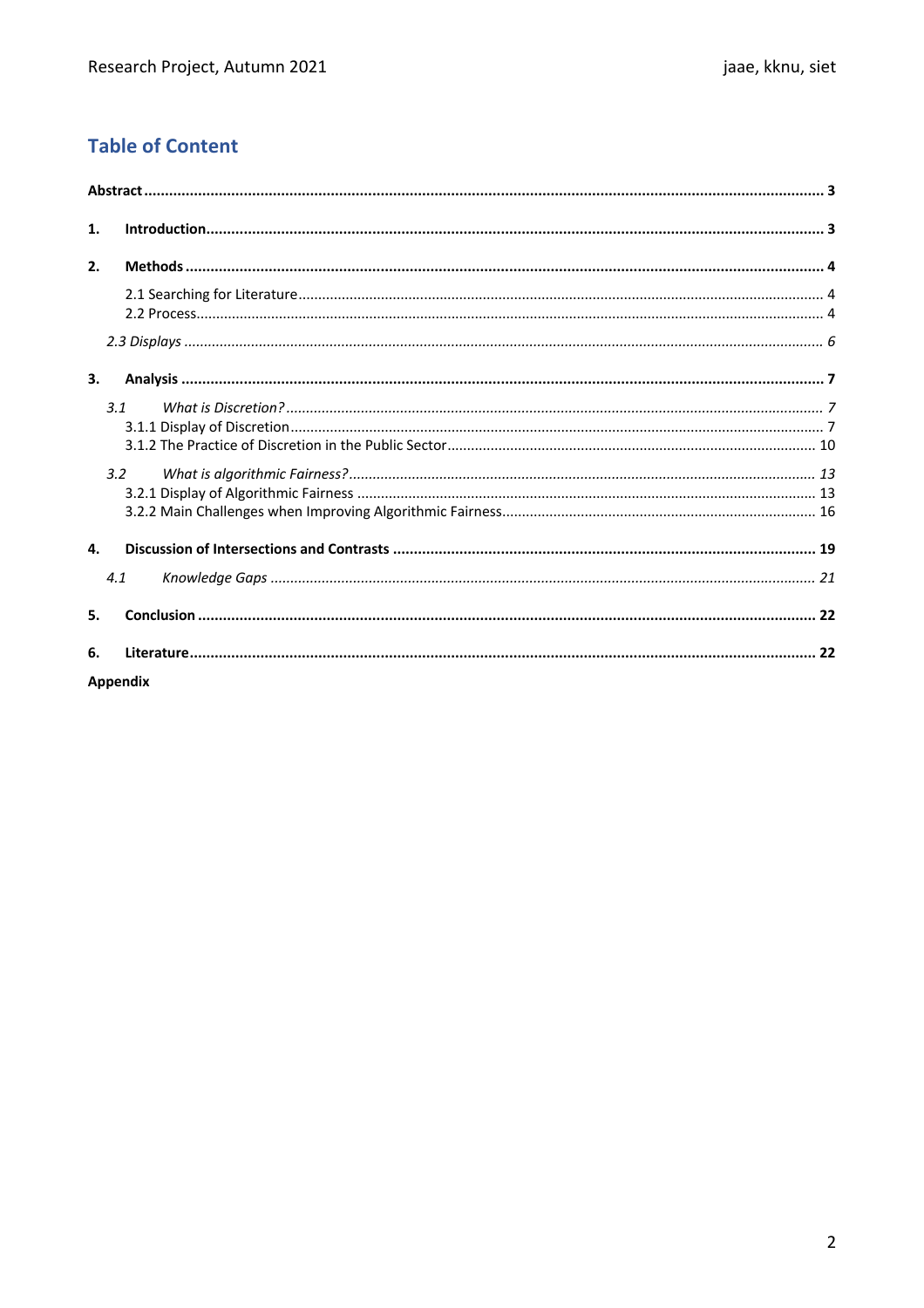# Abstract

Automated decision making (ADM) is quickly finding its way into public sectors around the world, where machines replace caseworkers. A lot of these caseworkers deal with cases containing a high level of discretion and they cooperate with their colleagues in making decisions. In automating decisions, a lot of ethical questions arise in relation to the algorithmic fairness (AF) of these models and how fairness can be enhanced.

We here present a literature review investigating the intersections between the two concepts discretion and AF. The investigation is divided into three sections. One explaining and identifying our literature. One analyzing the literature to define the terms discretion and AF and lastly a section discussing the overlaps and differences between discretion and AF in order to identify knowledge gaps for future research.

The literature review finds two perceptions of discretion - individual and collaborative. And investigates AF in the pre-process methods - data gathering and problem formulation from two overall approaches - relationality and rationality. There is found to be several overlaps between the two concepts in both processual and ethical concerns.

# 1. Introduction

For years Denmark has had a leading role in digitizing the public sector and is today one of the most digitized countries in the world (Digitaliseringsstyrelsen, 2020). This is due to digitization being a political priority, as well as an increase in the use of artificial intelligence (AI) and other decisionmaking models. Through political initiatives such as *Digitizable Legislation* (Digitaliseringsstyrelsen, n.d.) and *Municipal Signature Projects on Artificial Intelligence* (Olsen, n.d.) the government keep expanding digitization of public activities to new frontiers where cases within all fields of public government are being managed digitally. Especially the ambition to automate public services in municipalities and regions can affect citizens directly when casework and decision-making is transferred fully or partially from human caseworkers and public servants to algorithmic models.

This literature review investigates digitization of public services that affect citizens on an individual level, and which involve a high level of human discretion. Through the lens of state-of-the-art literature we will explore *how discretion in the public sector is practiced and perceived*. Furthermore, we will analyze *how recent literature on automation addresses algorithmic fairness and how fairness can be enhanced through different approaches, processes and considerations.* This is in order to locate *what the challenges are in automated decision-making in the public sector according to the literature.*

Based on our findings we will identify some of the knowledge gaps that future research on digitalization of casework in local and regional governments could benefit from further investigating. We will condense what other researchers have already concluded regarding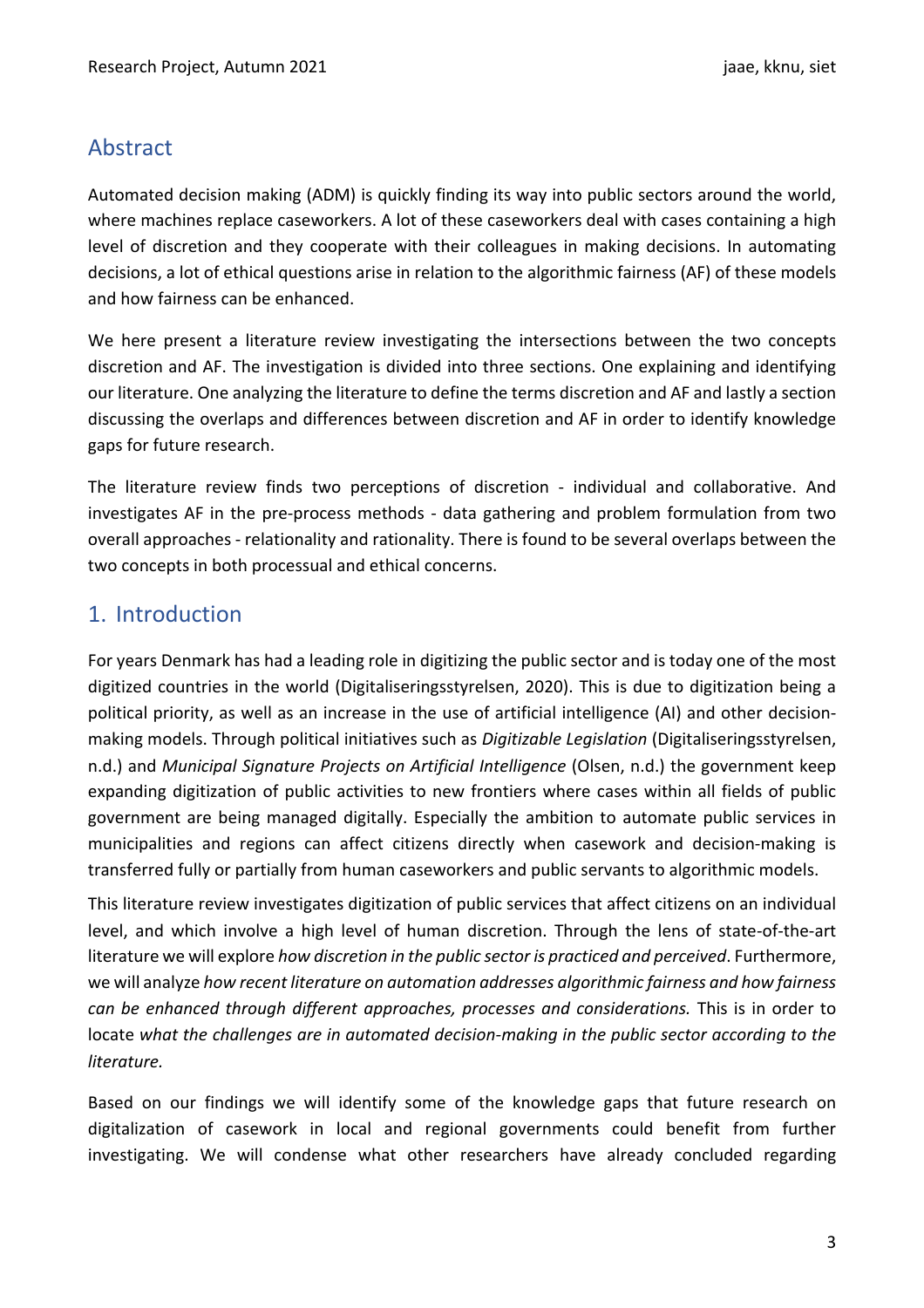automation of discretion and AF in the public sector and discuss the most relevant trade-offs and challenges involved in this process. Furthermore, we will pinpoint what is not yet known or covered by the literature. The literature review is intended to serve as a basis for future research within this field, by identifying current knowledge gaps that exist in the intersection between discretion and algorithmic fairness.

The literature review is structured as follows: Section 2 is an account of the methods applied in the review. Section 3 is an analysis of our two main concepts, discretion and algorithmic fairness. Considering this analysis, Section 4 discusses some of the most important overlaps in the intersection between AF & discretion as well as identifying the discovered knowledge gaps that future research could focus on. Lastly, Section 5 concludes on the findings of the literature review.

# 2. Methods

The following section describes how we conducted our literature search to identify and select articles that constitute the literature analyzed in this literature review.

## 2.1 Searching for Literature

We conducted our primary search for relevant literature in September and October 2021. We began by establishing and identifying mutual search criteria's and implemented a 3-step iterative process structure as proposed by Webster and Watson (2002, 16).

The suggested process consists of the following steps:

- Search for relevant articles in scientific databases
- An iterative backward search
- A forward search based on results from previous steps

We chose this approach to ensure consistency and to collect a pool of papers that cover the key concepts. The following elaborates on the process of determining our final pool of papers.

## 2.2 Process

To establish our search criteria's we used the approach of a *search profile* as described in "The Good Paper" by Rienecker and Jørgensen (2020), for which we identified relevant search words to focus the scope of our search for literature (151).

First, we identified the core concepts (152): AF, discretion and Public AI. These words were chosen after investigating our research area and concluding that these words cover the overall concepts that we wanted to investigate. Within each core concept we furthermore identified sub-concepts to specify the scope of our search criteria even more (154). This enabled us to narrow down the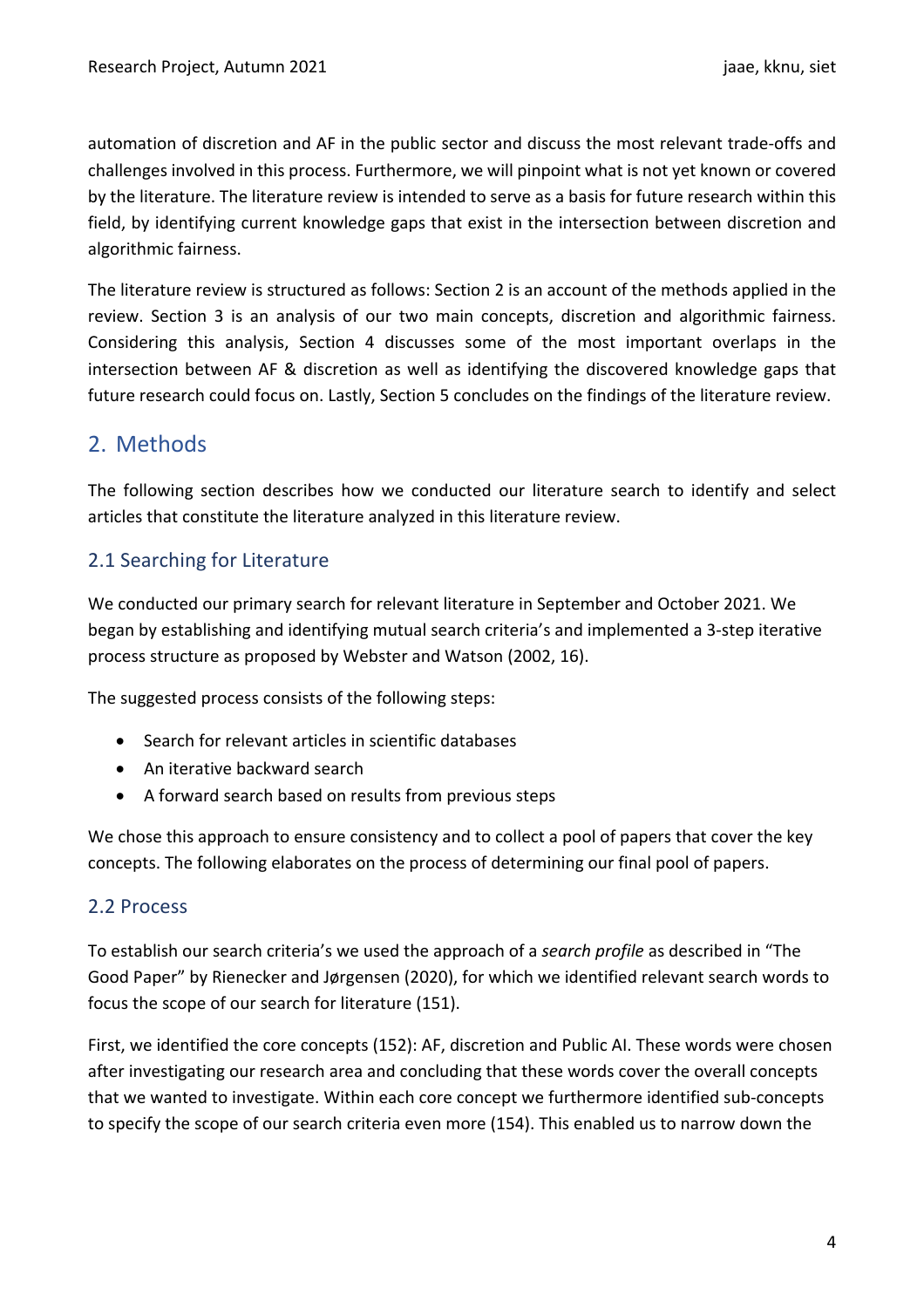search criteria's as our core concepts alone would give a very large search result. Table 1 shows our final search profile.

#### **Table 1: Search Profile**

| Core concepts | <b>Algorithmic Fairness</b>   | <b>Discretion</b>                  | <b>Public AI</b>                       |  |  |
|---------------|-------------------------------|------------------------------------|----------------------------------------|--|--|
|               | Algorithmic bias              | Street-level<br><b>Bureaucracy</b> | <b>Automated Decision</b><br>Making    |  |  |
| Sub concepts  | Algorithmic Transparency      | System-level<br><b>Bureaucracy</b> | <b>Public AI</b>                       |  |  |
|               | <b>Trustworthy Algorithms</b> | Screen-level<br>bureaucracy        | Machine Learning in<br>public services |  |  |
|               | Algorithmic Fairness in Al    | Algorithmic<br>discretion          |                                        |  |  |

With the search profile in place, we started searching for relevant articles in 5 databases: *Association for Computing Machinery (ACM), Digital Government Reference Library, ResearchGate, Google Scholar and ACM Conference on Fairness, Accountability*, and T*ransparency* (ACM FAccT). We chose ACM, ACM FAccT and Digital Government Reference Library because they provide access to case-specific peer reviewed research that is considered highly relevant. Additionally, we investigated Google Scholar and ResearchGate to ensure a wider search to capture all potentially relevant articles. Prior to the process we established the following criteria that all papers should meet to be deemed relevant:

- The papers should be peer reviewed or moderated prior to publishing
- They should be written in a time span from  $2000-2021<sup>1</sup>$
- The articles should be written in English<sup>2</sup>

We used these criteria on the research databases and selected papers based on keywords as well as abstracts. This initial search yielded 17 relevant articles. Finally, we did a backward and forward search as recommended by Webster and Watson (2002, 4). Our backward search consisted of investigating references in the articles, while the forward search was done by locating articles referencing these same articles. For this purpose we used Web of Science and Google Scholar. The efforts of both backward and forward search resulted in 13 articles making the total number of articles in the initial pool of papers 30.

<sup>&</sup>lt;sup>1</sup> Literature used for theoretical framing was exempted from this criterion

 $<sup>2</sup>$  Literature in Danish regarding implementation of ADM was exempted from this criterion</sup>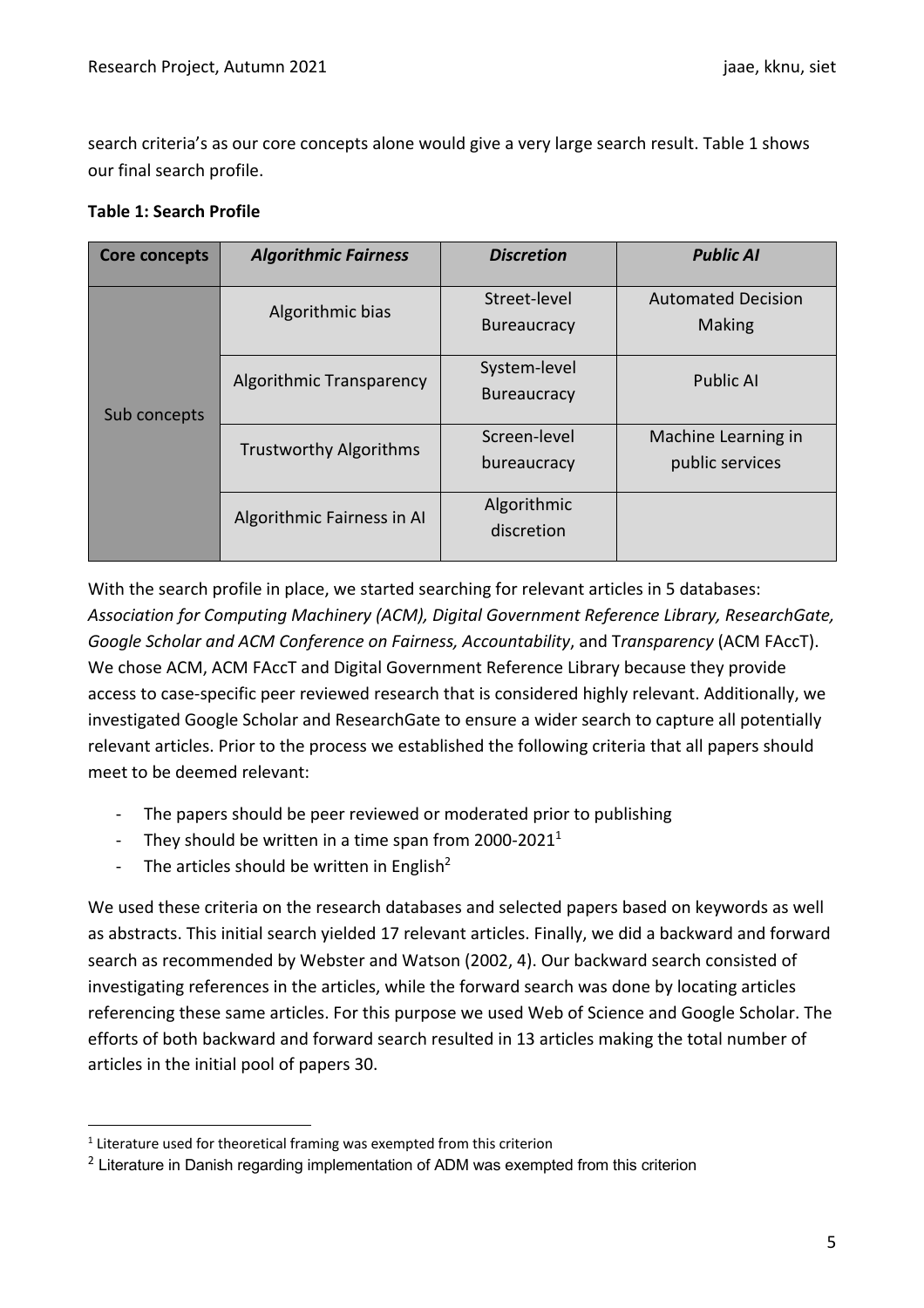After finishing our search process we proceeded by reading all articles in the initial pool of papers. Each article was assigned to at least two group members to strengthen the reasoning and argumentation for choosing articles for the final pool of papers. Furthermore, we did short resumés to ensure that all group members had access to the main points, which enabled us to discuss the relevance of each article.

Having read the articles we proceeded to classify them. We chose to follow a concept-centric approach from Webster and Watson (2002) to get an overview of the relevant themes discussed in the texts (16-17). Our concept matrix (appendix 1) serves as the foundation for synthesizing our findings across the papers instead of analyzing the conclusions and knowledge gaps for each paper individually. As we read the articles we filled in the concept matrix to get an overview of the important concepts. First, we identified our main concepts (AF, discretion and public AI) and during our reading process we noted relevant sub-concepts.

To determine our final pool of papers we discussed the themes and conclusions within each article. 17 articles were discarded since they did not meet the scope of our research questions. This was due to different factors - some articles on AI and AF were simply outdated due to the wide time-range we had defined in our search process. Searching for articles published after 2000 made sense for articles on discretion, but we came to realize that many scientific articles on AI are not relevant to our scope if they do not reflect state-of-the-art within the field. Thus, we chose to prioritize newer articles. Other articles were irrelevant due to their main focus on policy and public finances since several of the articles we found investigated the policy-making around discretion and AI or the financial consequences it causes. This is out of scope in this literature review.

On the other hand, we chose to keep articles that generally discussed discretion and the practice of discretion and articles investigating methods and principles within AF and state-of-the-art approaches in this field, along with papers that discuss modern use of AI in the public sector. Our final number of articles is 12.

## 2.3 Displays

In order to describe and define the nuances of the research on discretion and AF we use Peter Dahler-Larsen's (2010) display of dimensions as a tool for defining concepts (206). This tool provides us with the ability to describe different dimensions within complex concepts and display a concrete overview in investigating what discretion and AF is (192).

Displays are used as an overview to clarify the most important aspects of a qualitative analysis and provide both the author and reader with a clarification of the most important aspects of the analysis by making a logical and systematic display of the findings (195). According to Dahler-Larsen a good display is based on three rules: the authenticity rule, the inclusion rule and the transparency rule. The authenticity rule is used to address the fact that duality exists within humans and the authors ability to challenge their pre-understanding of a subject if their analysis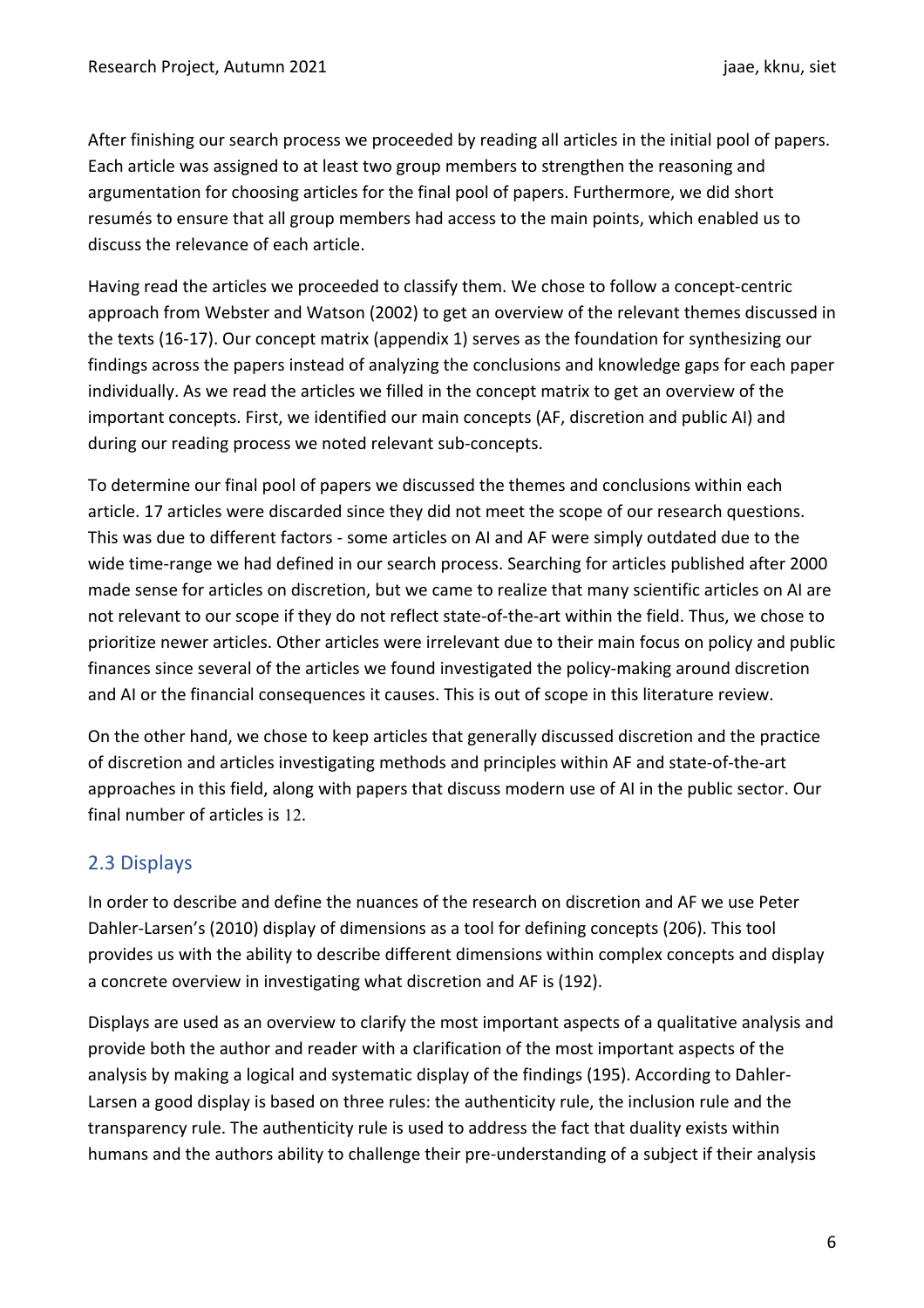finds something that challenges their belief (196). The inclusion rule implies that all data must appear in an analysis and that no data can be neglected if it does not fit within the rest. This rule is important to ensure that deviations and anomalies are detected and that the analysis covers all the material to avoid bias. The transparency rule implies that it should be clear how the display has been made by referring to how the data has been collected (198). In this paper the authenticity rule is applied by using quotes in the same context as they were intended. The inclusion rule is applied by discussing different views detected on both discretion and AF and the transparency rule is applied by describing how we have chosen our articles.

In this paper the use of displays gives us the opportunity to provide the reader with an overview of the nuances that exist within discretion and AF. This paper contains two displays that are visually different, since we believe that AF needs to be further divided into two sub-concepts. The distinction between the two and the specific use is further elaborated on in section 3.1.1 and 3.2.1. Our displays are followed by an analysis of the concepts and therefore the displays are broadly used as an overview of concepts that are further described and discussed later.

# 3. Analysis

The following section investigates discretion and algorithmic fairness as concepts and tries to encapsulate them to the scope of this paper. This is done in order to discuss the intersections between the two and identified knowledge gaps in section 4.

## 3.1 What is Discretion?

In this section we will investigate the concept of discretion. First, we introduce a display defining the five dimensions we believe define discretion as a concept. These are *street-level bureaucracy, system-level bureaucracy, collaborative discretion, individual discretion and formal/informal discretion*. The display is followed by an elaboration of each dimension and an analysis of our findings.

## 3.1.1 Display of Discretion

Table 2 shows our display containing the dimensions we find relevant to define the term discretion. Each dimension is explained by representative quotes from the investigated papers which indicate perspectives and definitions on each dimension.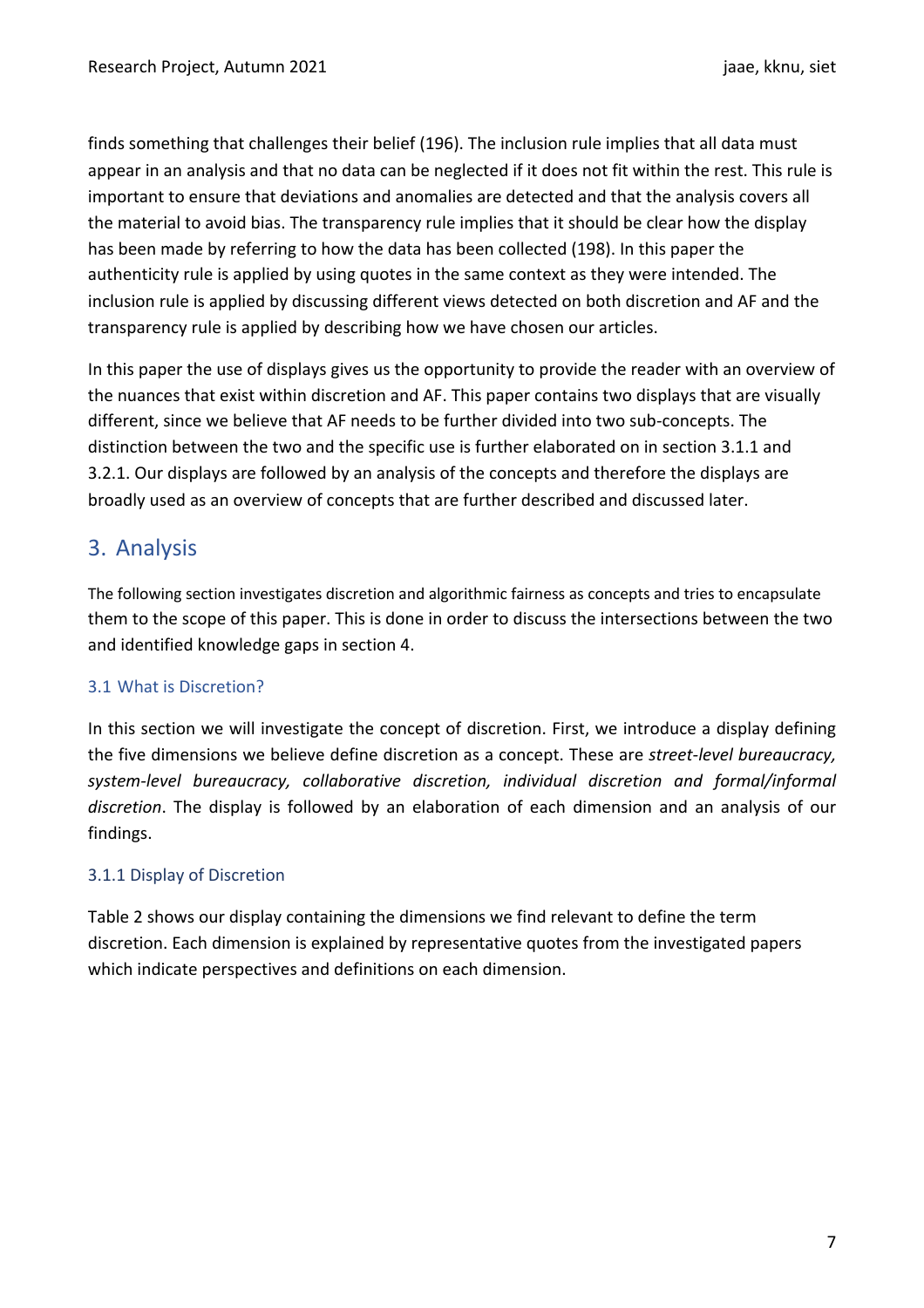## **Table 2: Display of Discretion**

| <b>Concept Dimensions</b> |                                                           | <b>Representative Quotes</b>                                                                                                                                                                                                                                                                                                                                                                                                                 |  |  |  |  |  |
|---------------------------|-----------------------------------------------------------|----------------------------------------------------------------------------------------------------------------------------------------------------------------------------------------------------------------------------------------------------------------------------------------------------------------------------------------------------------------------------------------------------------------------------------------------|--|--|--|--|--|
|                           | <b>Street-Level</b><br><b>Bureaucracy</b>                 | "The decisions of street-level bureaucrats, the routines they establish, and<br>the devices they invent to cope with uncertainties and work pressures,<br>effectively become the public policies they carry out.  [public policy] is<br>actually made in the crowded offices and daily encounters of street-level<br>workers" (Bovens & Zouridis, 2002, 175) (Michael Lipsky, 1980)                                                          |  |  |  |  |  |
|                           |                                                           | "In 1980, Michael Lipsky codified the role of the individual decision maker,<br>the "street-level" bureaucrat. Such bureaucrats, including teachers,<br>doctors, case workers, police officers, fire fighters, garbage collectors, and<br>information service workers, provided government services, benefits, and<br>punishments directly to the public" (Bullock, 2019, 751)                                                               |  |  |  |  |  |
|                           | System-<br>Level<br><b>Bureaucracy</b>                    | "No longer were bureaucrats out on the ground or sitting behind screens<br>inputting data; instead information communication technology tools<br>themselves augmented and automated more and more tasks, in some<br>cases even replacing the role of expert judgement by human bureaucrats"<br>(Bullock, 2019, 752)                                                                                                                          |  |  |  |  |  |
| <b>DISCRETION</b>         |                                                           | "Routine cases are handled without human interference. Expert systems<br>have replaced professional workersThe process of issuing decisions is<br>carried out virtually from beginning to end by computer systems" (Bovens<br>& Zouridis, 2002, 180)                                                                                                                                                                                         |  |  |  |  |  |
|                           | <b>Collaborative</b><br><b>Discretion</b>                 | "The social workers described how these decisions are often made<br>individually. However, sometimes, if they feel 'stuck', they may engage in<br>discussions with team members Furthermore, their decision on what to<br>inspect and examine is influenced by conversations with other<br>stakeholders rather than relying exclusively on the judgement of the<br>individual social worker" (Petersen, Christensen & Hildebrandt, 2020, 91) |  |  |  |  |  |
|                           | <b>Individual</b><br><b>Discretion</b>                    | "Bureaucrats are well known to be small-minded pencil pushers who can<br>reject or approve an application for no better reason than the fact that your<br>existence has somehow annoyed them" (Bovens & Zouridis, 2002, 74)                                                                                                                                                                                                                  |  |  |  |  |  |
|                           |                                                           | "The context-based discretion that is practiced by human case workers<br>increases the risk of arbitrariness, injustice and inscrutableness" (Justesen<br>& Plesner, 2018, 17)                                                                                                                                                                                                                                                               |  |  |  |  |  |
|                           | <b>Formal and</b><br><b>Informal</b><br><b>Discretion</b> | "formal discretion is allowed within rules and informal discretion exists<br>outside the body of rulesformal discretion occurs when policies and<br>procedures are broad and vague and among other things can generate<br>misinterpretations. Informal discretion, on the other hand, is the result of<br>inadequate evaluation mechanisms of rules" (Petersen, Christensen &<br>Hildebrandt, 2020, 4)                                       |  |  |  |  |  |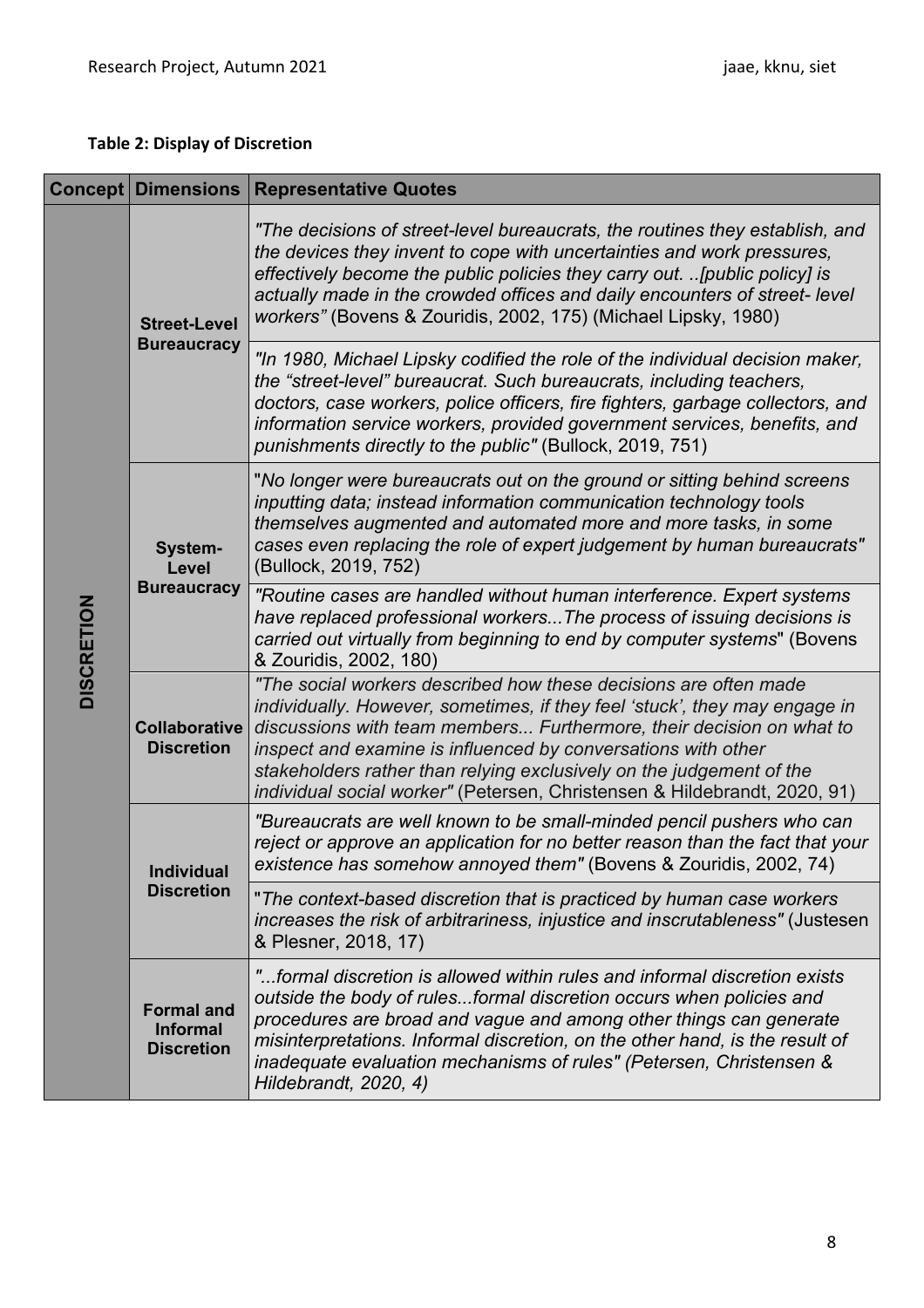**Street-Level Bureaucracy:** The fundamental dimension of discretion, which was first defined by Michael Lipsky in 1980 as a term to cover all public employees who practice discretion (Lipsky, 1980, 3). According to Lipsky, everything from police officers and judges to social workers and teachers are street-level bureaucrats. Bureaucrats hold a discretionary power when making decisions in cases that are too complex to be solved based on narrow definitions found in the rules defined by law. Instead, they have mandate to interpret and modify laws to solve specific problems (72). Lipsky argues that law-making is not only conducted by politicians but also by street-level bureaucrats who interpret policies on a daily basis to cope with uncertainties and complexity in their work which is not directly covered by law (Bullock, 2019, 751).

**System-Level Bureaucracy:** Defined in 2002 by Bovens and Zouridis and a continuation of Lipsky's street-level bureaucracy. As a result of the increasing digitization of the public sector, they found street-level bureaucrats to have a new role. Instead of being on the street practicing discretion founded in individual reflections, they were being replaced with so-called expert systems in noncomplex cases where the role of the bureaucrat is to improve the automation, rather than manually evaluate each case (180).

The shift from street-level bureaucracy to system-level bureaucracy has shifted the practice of decision making as well as that of discretion. It is no longer the sole responsibility of street-level bureaucrats, but is to a greater extent something the developer and system-designer practices during the development of a model (177). Discretion is not removed, but practiced by technology rather than caseworkers.

**Collaborative Discretion:** Discretion can be identified as a group activity which is carefully practiced by capable professionals who reason based on experience and expertise and who reach decisions in collaboration with their peers (Petersen, Christensen & Hildebrandt, 2020, 91). Therefore we define the term collaborative discretion. Petersen et al. (2020) refers to discretion as a community of practice and describes it as being an ongoing reasoning among co-workers and stakeholders (98).

**Individual Discretion:** In addition to identifying collaborative discretion, discretion can also be defined as a decision made subjectively by the caseworker - we define this as individual discretion. Justesen and Plesner (2018) finds that even though caseworkers are educated to base their decisions on this kind of discretion, it is often a source of injustice and arbitrariness (17). Another aspect of individual discretion is defined by Bovens and Zouridis (2002) who conclude that human caseworkers might be likely to deliberately act based on their own emotions and personal opinions, resulting in similar cases having different outcomes (174).

**Formal and informal discretion:** Within discretion we can distinguish between two types - formal and informal (Petersen et al., 2020, 4). Formal discretion is seen as the *intentional* discretion where laws are defined such that there is room for a caseworker to practice some degree of discretionary power within the rules of the law. Petersen et al. concludes that in cases containing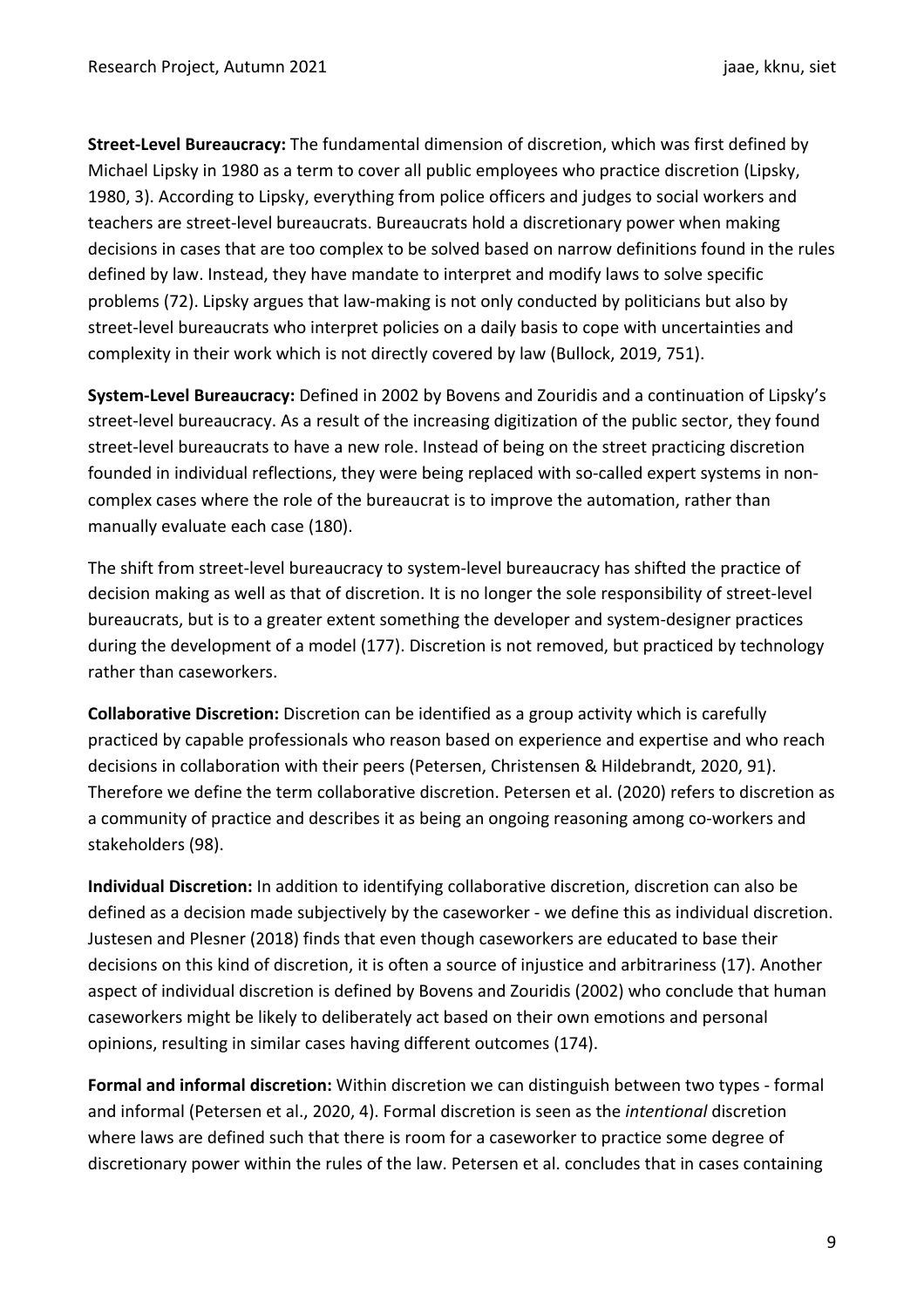formal discretion the laws and rules define what social workers must do, but not necessarily how it should be done (14). On the other hand informal discretion is not intended, but is a result of acting in a context where rules or evaluation mechanisms are insufficient in order to provide guidelines for the caseworkers (4).

# 3.1.2 The Practice of Discretion in the Public Sector

The display of discretion paints a picture of a concept that can be broadly defined and contains different dimensions. We now analyze the state of discretion in the public sector by investigating how discretion is practiced and how a shift from street-level to system-level bureaucracy has affected the practice and views on discretion.

As described above, Lipsky (1980) defined street-level bureaucrats as public servants who interacted directly with individual citizens using discretion in their decision making in a given case. Throughout the articles we identified two main comprehensions of how discretion is practiced by caseworkers in the public sector. Roughly said, one group of papers represented by Alkhatib and Bernstein (2019), Bullock (2019), Petersen et al. (2020) and Petersen, Christensen, Harper and Hildebrandt (2021) consider discretion as being collaborative, where Bovens and Zouridis (2002) and Justesen and Plesner (2018)) identify that caseworkers practice individual discretion based on their own reflections and opinions.

Bovens and Zouridis (2002) describe discretion as a highly individual task. They consider the practice of discretion to be conducted based on personal opinions of a caseworker and describe bureaucrats as "*small-minded pencil pushers who can reject or approve an application for no better reason than the fact that your existence has somehow annoyed them*" (174). They state as a fact that the decision outcome is based on emotions and personal opinions. Justesen and Plesner (2018) argue that caseworkers practice discretion based on context and their own impressions which (can) create injustice and arbitrariness (17). Justesen and Plesner's research is an interviewstudy with managers in the public sector in Denmark, which reflect an overall opinion among the interviewed managers that decisions made by two different bureaucrats will likely be very different and random whereas machines conduct more consistent decisions (16). We derive from both articles that they share a concern of bias in the decisions made by street-level bureaucrats.

Petersen et al. (2020) however find that very little effort and empirical research has been done on how social caseworkers really exercise their use of discretion in practice (2). In the paper *Discretion in the Age of Automation* they conduct an ethnographic field study in a Danish municipality, investigating how discretion is handled in a child protection department. Contrary to the description of street-level bureaucrats who base their decisions on personal beliefs and at a whim, as seen in Bovens and Zouridis (2002) and Plesner and Justesen (2018), Pedersen et. al. (2020) find that the practice of discretion is a much more collaborative effort (12).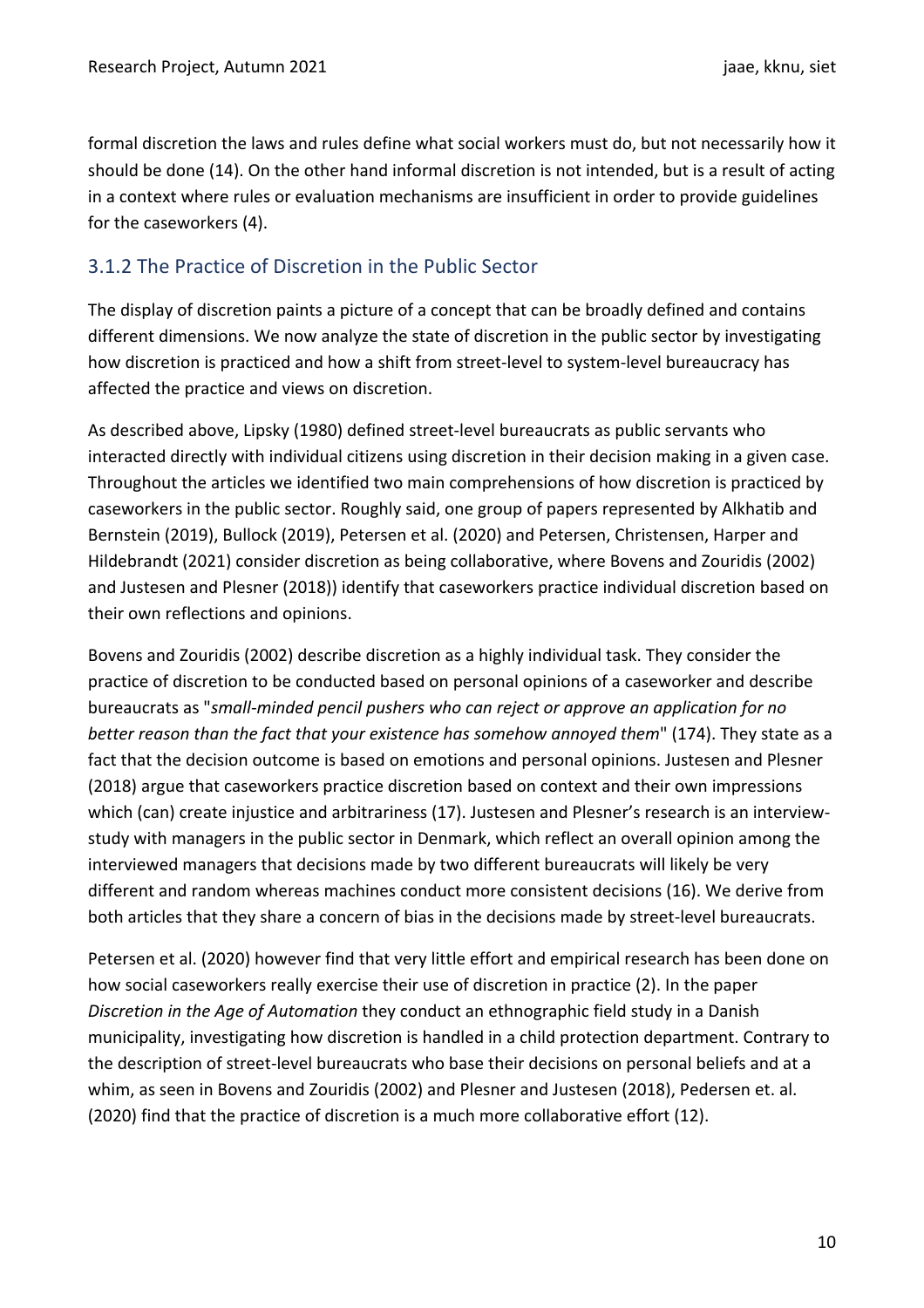The collaborative discretion-approach to casework is also described by Petersen et al. (2021) in *We Would Never Write that Down: Classifications of the Unemployed and Data Challenges for AI*. This is an empirical field study in a Danish job center, where Petersen et al. argue that caseworkers do not only practice discretion in collaboration with their colleagues, they also need to make situated judgments (23). They observe that caseworkers are expected to fit unemployed citizens into narrow boxes of either *ready to work* or *not ready to work.* These categories are defined by law and are the only official options in the decision making, but they rarely match the real-world scenarios they meet among citizens. Therefore caseworkers make situated judgments by adding informal categories to case files. These informal categories are often based on sensory impressions and interactions with the citizens (14). However, situated judgments are rarely written into the formal case files, as they often have a harsh tone and are quite personal. The situated judgment is merely used as a tool in the collaborative discretion, so caseworkers can obtain a more detailed picture of a specific case, in contrast to the rigid formal definitions provided by law (18). As a result Petersen et al. (2021) conclude that automation without these informal categorizations might cause issues, since algorithms will not have access to the entire foundation that decisions are made on (23).

Adapting grey-areas of the real world to defined rules is also described by Alkhatib and Bernstein (2019) who find that street-level bureaucrats "fill the gaps" of laws to handle specific and unique cases, which we believe to be an example of situated judgment as well. They argue that filling gaps is not something the caseworkers do to work their way around legal frameworks. It is a practice used to refine their understanding of the policies and people they work with (530).

Another important concept in Alkhatib and Bernstein (2019) is reflexivity. They consider reflexivity as the discretionary part of decision making. Reflexivity is the ability to reflect and adapt to new and unknown situations. They argue that reflexivity is one of the reasons that there is more faith in decisions made by street-level bureaucrats than those made by street-level algorithms (the automated version of street-level bureaucrats). This is based on the fact that street-level algorithms only manage to reflect and adjust their findings after a, potentially wrong, decision has been made. In contrast, street-level bureaucrats are able to reflect upon long and short term consequences of different scenarios up until a decision has to be made (4).

This is in direct contrast to Bovens and Zouridis (2002), who express a strong faith in algorithms over humans, such that "*the personal preferences or biases of the official [street-level bureaucrat] handling the file can no longer play a role*" (181). However, they acknowledge that this moves part of the discretionary power to the designers and IT experts, who implement the algorithms by saying that there are *"...persons whose choices can affect the practical implementation of a policy*" and that not all types of cases can be conducted without human interaction (182).

A common understanding across the articles is that there exists scenarios where no or very little human discretion is needed - simply because the cases are simple and generic. We call this aspect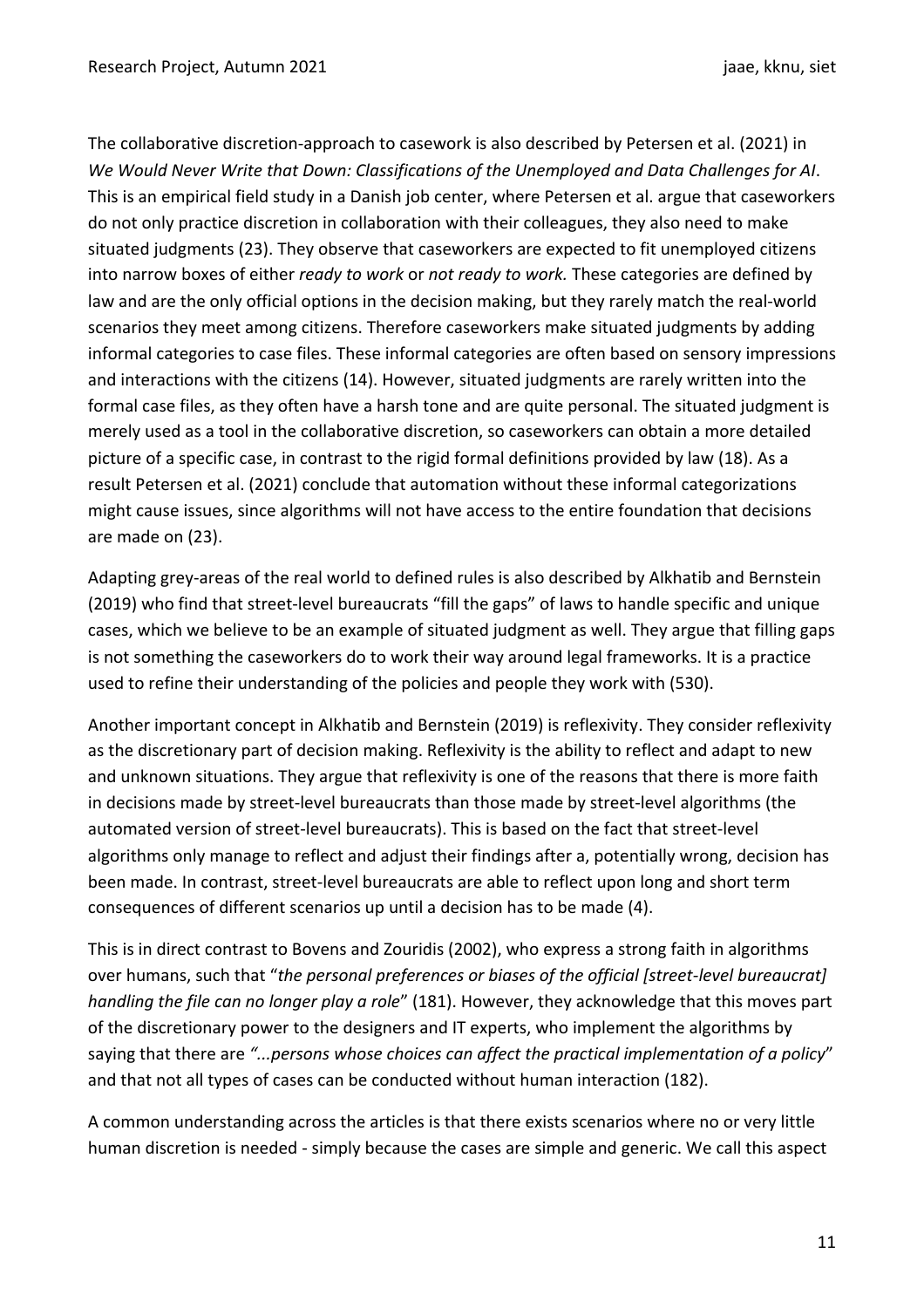of discretion highway discretion<sup>3</sup>, which is a definition borrowed from Justesen and Plesner (2018, 17). This understanding was already described by example in 2002 by Bovens and Zouridis who explain how speeding tickets are no longer issued by the police officers, but by a computer (179). Justesen and Plesner (2018) describe that simple cases without complexity can easily be digitized such that the public should not spend resources on caseworkers handling these cases (17). They argue that in cases that differ from the highway it should be possible to take the side road<sup>4</sup> having a caseworker to handle the case using their professional, human discretion.

It is interesting to highlight that several articles claim that the human caseworkers are easily replaced with technology in highway cases. This is supported by Bullock (2019), who claims that cases with low uncertainty and complexity are likely to be automated (757). Young, Bullock and Lecy (2019) supports the perception that highway cases can easily be automated to save money and to save human caseworkers from dull and repetitive tasks (304). However they also argue that there are several challenges in automating so-called high-level discretionary tasks, since they:

*"...are defined by poor data, uncertainty about the factors that lead to success, or tightly coupled systems that are difficult to model. Decision-support tools and predictive analytics are inappropriate in these scenarios because the problems are not well-enough defined or there is not enough data to model them effectively*" (304).

This view goes together with the conclusions of Petersen et al. (2021) who find that caseworkers do not document everything that underlies their decisions as discussed above.

After investigating the dimensions of discretion and dividing them into different perceptions of how discretion is practiced, we can conclude that discretion is a complex practice of decision making. Throughout the articles we see a common understanding of the fact that discretion can be practiced on many levels - some cases require a high level of human discretion, where others require very little. We have also identified that the understanding of how discretion is practiced varies a lot from article to article. We see that Bovens and Zouridis (2002) and Justesten and Plesner (2018) state that discretion is individual and they present human bias as a potential issue that needs to be handled and consider automation as a potential solution. On the other hand, the articles by Alkhatib and Bernstein (2019), Bullock (2019), Young et al. (2019) Petersen et al. (2020) and Petersen et al. (2021) believe discretion to be a collaborative task or a situated judgment and are concerned that the level of complexity will be difficult or impossible to automate.

Automation-sceptic or not, there is a general belief across the literature that automation of discretion needs to be fair. Some writers take this as a given more than others, which leads us to

<sup>3</sup> In Danish "*motorvejen"*

<sup>4</sup> In Danish "bivej"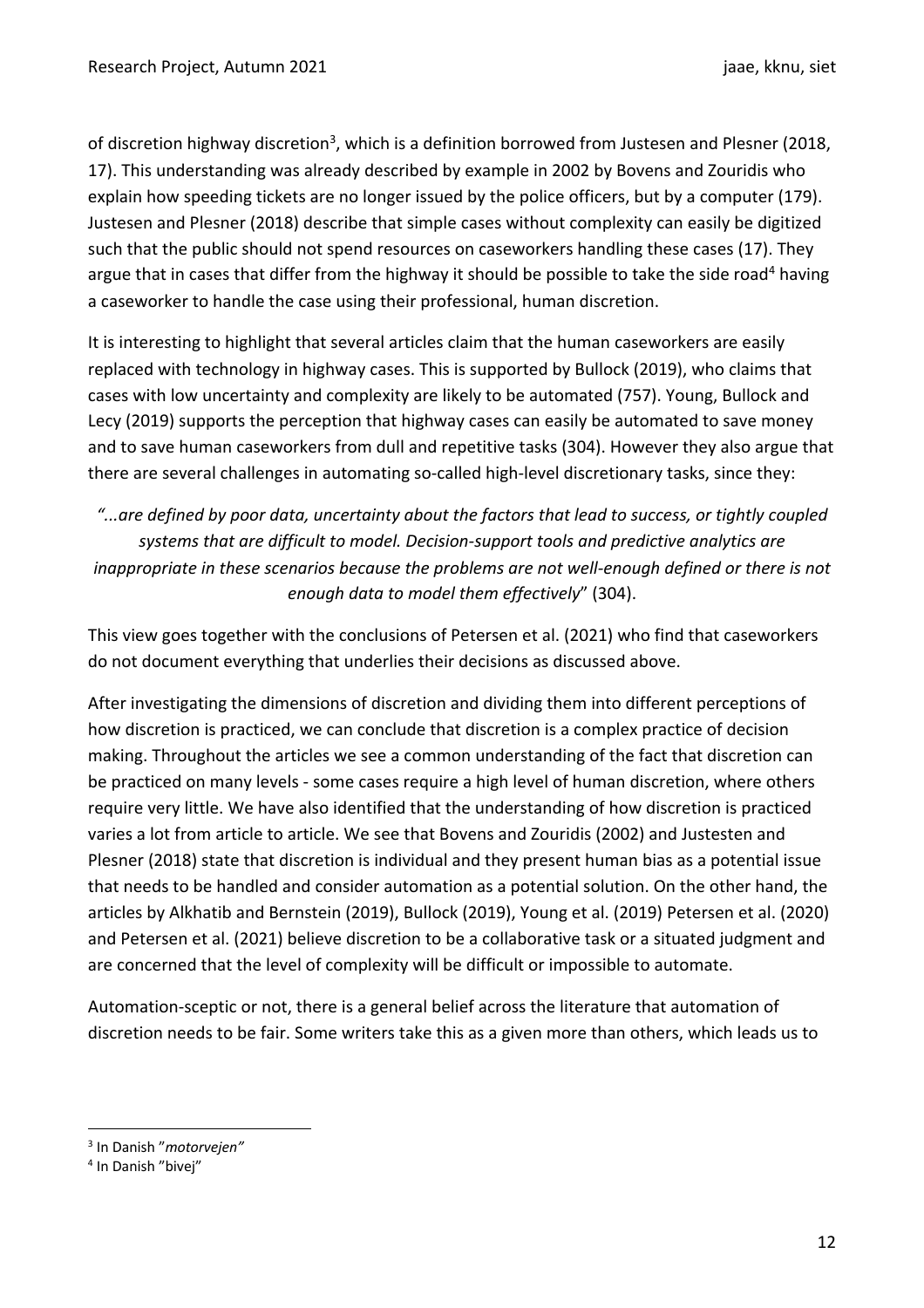our investigation of AF. In the following section, we will investigate different pre-processing methods and approaches to enhance fairness in automation of discretion.

#### 3.2 What is Algorithmic Fairness?

In the following section we dive deeper into the concept of AF. However, a few comments are in place before we move on with our analysis. While reviewing the literature, we discovered that AF is not a concept that is easily encapsulated. The question of whether a model is fair or not is highly contextual and ensuring fairness depends on which definition of fairness that is applied. Therefore we have chosen to focus on two overall approaches: rationality and relationality, introduced by Birhane (2021). These approaches are intended to give a condensed overview of the potential scope of AF.

#### 3.2.1 Display of Algorithmic Fairness

In describing AF we create a display containing two general dimensions - *pre-process methods* and *approach*. Unlike the display of discretion, we also identified several sub-dimensions to further elaborate on the concept. We focus our investigation on AF in the pre-process methods of a development process since we believe that these aspects are interesting to evaluate in relation to discretion. We acknowledge that there exist more sub-dimensions such as in-process, postprocess and evaluation of AF, but these are outside the scope of this paper.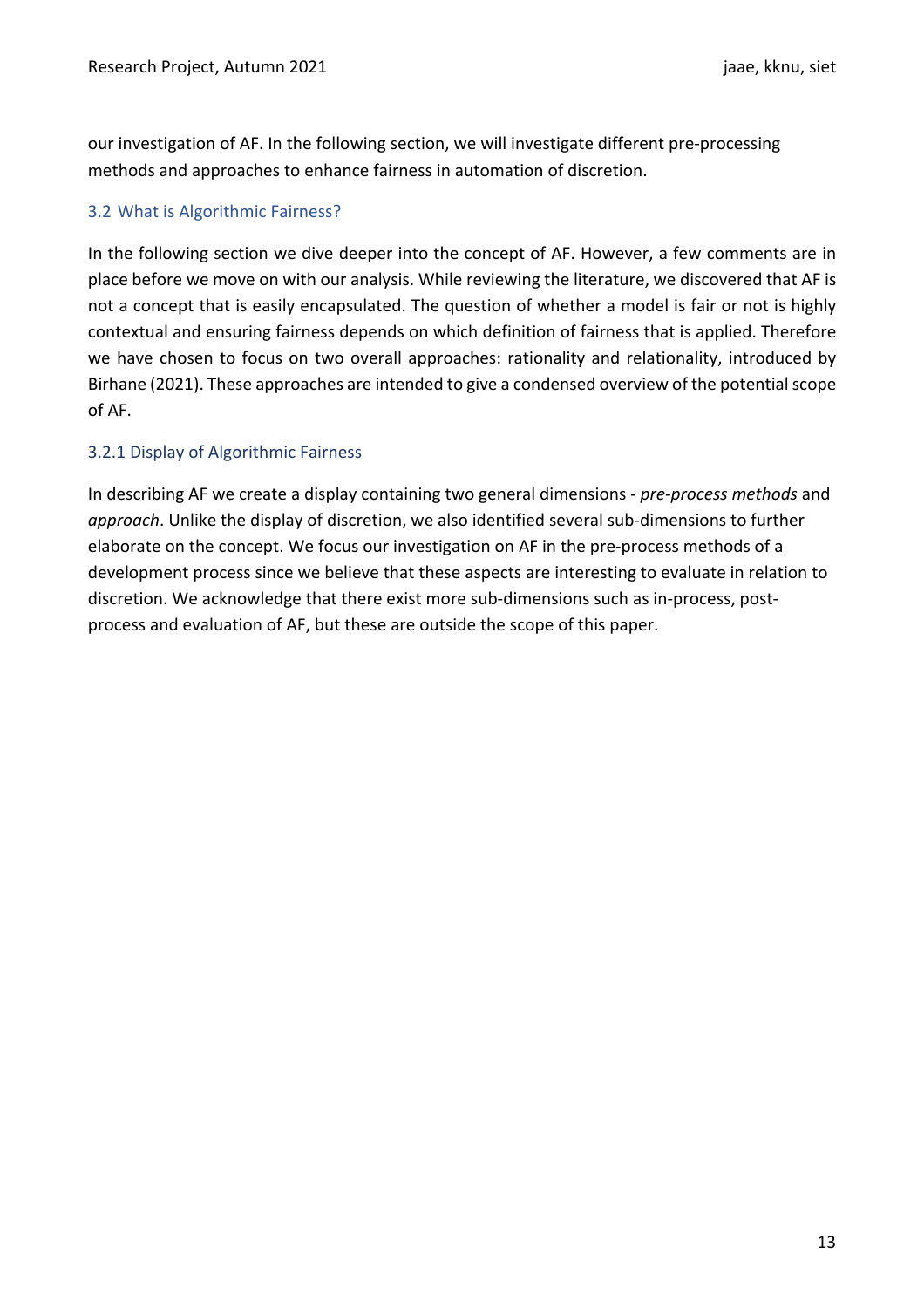## **Table 3: Table of Algorithmic Fairness**

| Concept                    | <b>Dimensions</b>                    | Sub-<br>dimensions            | <b>Representative Quotes</b>                                                                                                                                                                                                                                                                                                                                                                                                                                  |
|----------------------------|--------------------------------------|-------------------------------|---------------------------------------------------------------------------------------------------------------------------------------------------------------------------------------------------------------------------------------------------------------------------------------------------------------------------------------------------------------------------------------------------------------------------------------------------------------|
|                            | <b>Pre-process</b><br><b>Methods</b> | <b>Data Gathering</b>         | "The foundation of a predictive model is the data on which it is trained. The data<br>available for any consequential prediction task, especially data measuring and<br>categorizing people, can induce undesirable properties when used as a basis for<br>decision-making" (Mitchell, Potasch, Barocas, D'Amour & Lum, 2021, 144)                                                                                                                            |
|                            |                                      |                               | "One major challenge stems from biases inherent in the dataset. Such biases may<br>arise for example, when the labeling process was performed in an already unfair<br>manner, or if there are under-represented populations in the dataset, or in the case<br>of systematic lack of data and in particular labels" (Pessach & Shmueli, 2020, 20)                                                                                                              |
|                            |                                      |                               | "Often those undertaking data collection are separate from those responsible for<br>the remaining model lifecycle; e.g. the collectors might be from a different<br>institution or organizational unit. Information on the decisions made as part of data<br>collection is important for understanding the potential risks, limitations, and<br>implications" (Cobbe, Lee, Singh, 2021, 604)                                                                  |
|                            |                                      | Problem<br><b>Formulation</b> | "Records relating to the aims of and rationale for the algorithmic system,<br>giving insight into the values and norms behind its commissioning,<br>development, and operation, are therefore relevant to various ac-<br>countability relationships. Documentation and other records of the system's<br>aim, scope, and justification—what it will do, why it is required, and the role<br>it will play are worth considering" (Cobbe, Lee, Singh, 2021, 603) |
| <b>ALGORITMIC FARINESS</b> |                                      |                               | "If we wish to take seriously the work of unpacking the normative<br>implications of data science systems and of intervening in their development<br>to ensure greater fairness, we need to find ways to identify, address, and<br>accommodate the iterative and less visible work of formulating data science<br>problems" (Passi & Barocas, 2019, 9)                                                                                                        |
|                            | Approach                             | <b>Rationality</b>            | "Anything that can be doubted is eliminated" (Birhane, 2021, 3)                                                                                                                                                                                                                                                                                                                                                                                               |
|                            |                                      |                               | "Because the rationalist's focus is to uncover what remain constant<br>regardless of context, culture, and time, the rationalist view embraces<br>abstraction, generalization, and universal principles at the expense of<br>concrete, particular, and contextual understanding - that is, knowledge<br>grounded in active, concrete and reciprocal relationships" (Birhane, 2021, 6)                                                                         |
|                            |                                      | <b>Relationality</b>          | "Knowledge claims are not worked out in isolation from others but are<br>developed in dialog with the community. It is taken for granted that there<br>exists an inherent connection between what one does and how one thinks"<br>(Birhane, 2021, 4)                                                                                                                                                                                                          |
|                            |                                      |                               | "Thinking in relational terms about ethics begins with reconceptualizing data<br>science and machine learning as practices that create, sustain, and alter the<br>social world" (Birhane, 2021, 7)                                                                                                                                                                                                                                                            |
|                            |                                      |                               | We draw on an understanding of ADM [automated decision making] as a<br>socio-technical process involving both human and technical elements,<br>beginning before a decision is made and extending beyond the decision<br>itself" (Cobbe, Lee, Singh, 2021, 598)                                                                                                                                                                                                |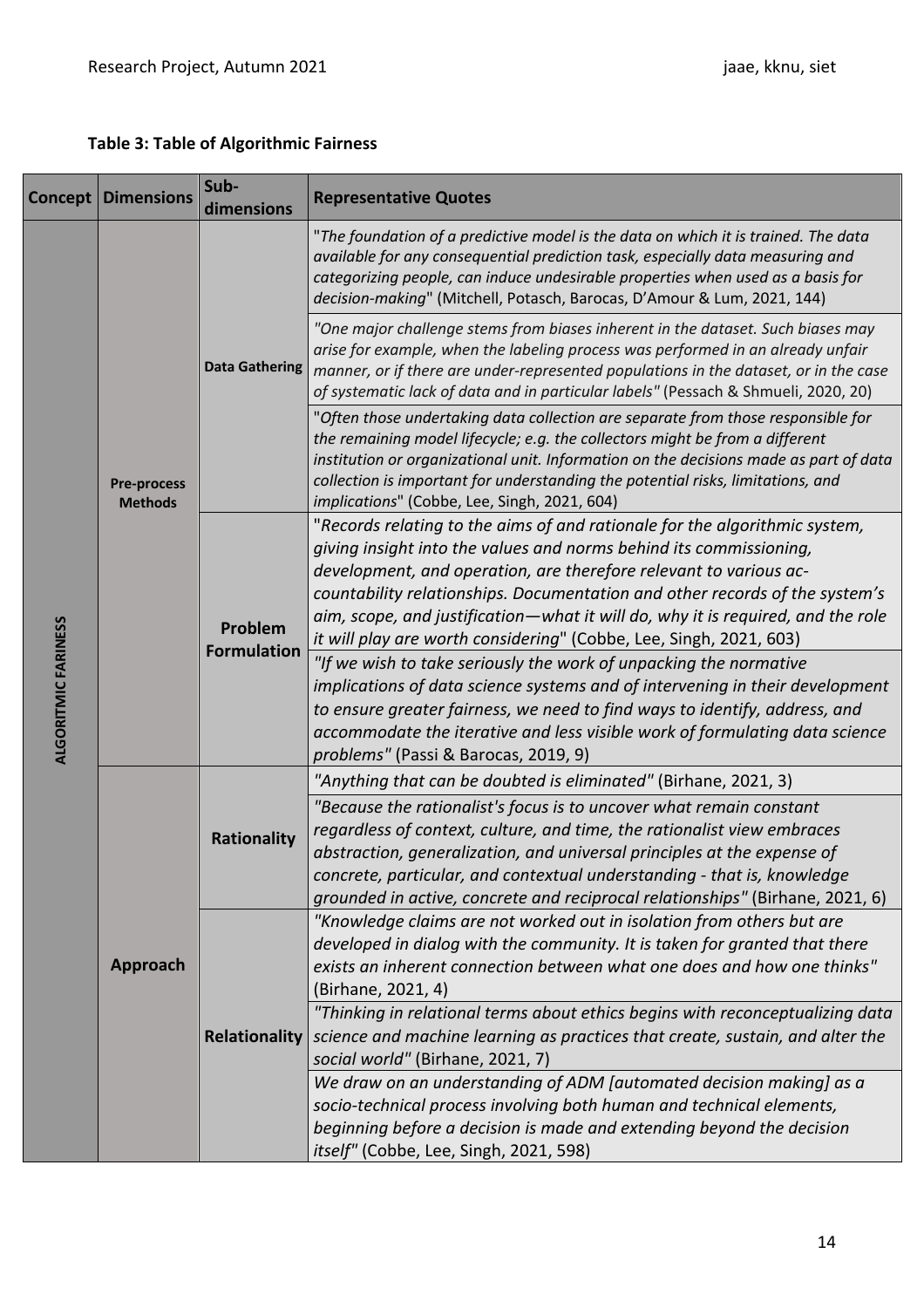**Pre-process methods:** One of the concepts identified from the pool of papers concern decisions made pre-process when developing a model. The papers by Cobbe et al. (2021), Passi and Barocas (2019) and Pessach and Shmueli (2020) argue that by considering problem formulation and data gathering as important first steps of the process, fairness can potentially be enhanced. We identified these as *pre-process methods* since this is the foundation the remaining process relies on.

> *Problem Formulation:* Mitchell et al. (2021) argue that the formulation of a problem is one of the first places where AF can be challenged, and that it is important that the problem formulation is considered carefully even before a development process begins (158). The article concludes that biased or insufficient problem formulations can increase the risk of unfairness in the results that a model provides in the end (146). Their point is therefore not merely to use a technical mechanism, but a consideration of fairness from the first discussion of why and how a given problem should be solved using a model. According to Cobbe et al. (2021) this consideration cannot stand alone. They emphasize the importance of documenting the process of defining a problem formulation, because it will provide traceability of values and norms leading to decisions (603). This should be supported by a clear documentation of the decision-process throughout the development of the model (604).

> *Data gathering:* According to the identified articles the state of data sets used for training and testing a model can affect the level of fairness in the final product, since the foundation of a model is the available data (Mitchell et al., 2021, 144). Mitchell et al. highlight the challenges regarding fairness that can occur if data is not carefully selected and investigated for bias. They argue that there exist two types of biased data: statistical biased data, which consists of non-representative data and measurement errors and societal biased data that reproduces retrospective injustices (145). Pessach and Shumeli (2020) also identify a number of issues that can be caused by datasets. Bias can be implicitly included in the collected data (20) and missing values can affect the representativeness in the dataset (2). The state of data is not the only thing to consider. In the paper by Cobbe et al. (2021) it is stressed that data collection can also affect fairness. It might be different people who collect the data and develop the model, so it is important that information regarding this process is documented such that decisions, limitations and risks regarding data collection are clearly stated (604).

**Approach:** In the articles we identified two approaches on how a higher level of AF can be affected within a model - rationality and relationality. These approaches are taken from Birhane (2021). We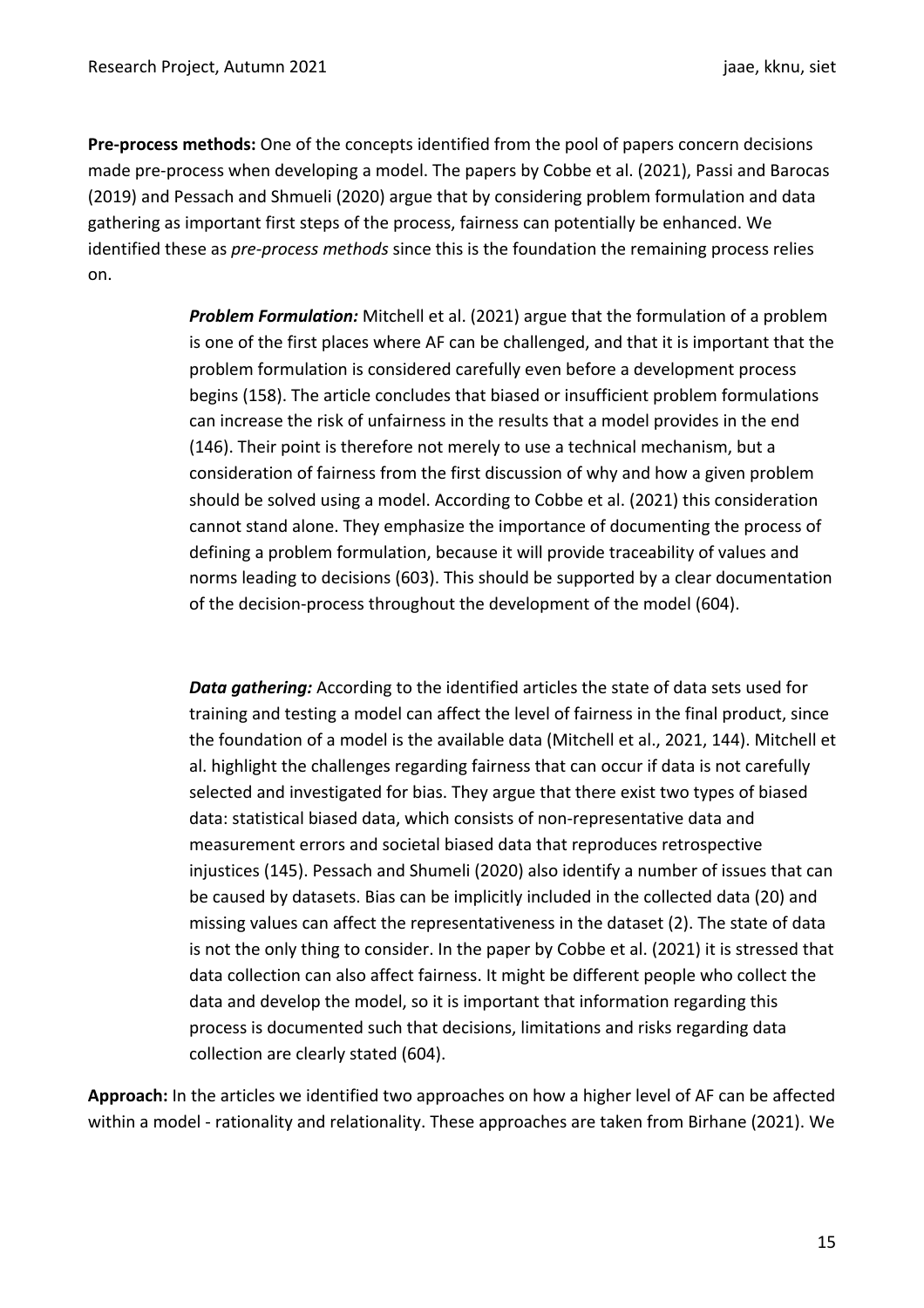consider approaches as something similar to an ideology in which models originate as a product of the data and context they are part of.

> *The rational approach:* According to Birhane (2021) rationalists focus on uncovering "*what remain constant regardless of context, culture, and time*" (6). Rationality handles knowledge as something that is *"..rooted in the ideal rational, static, selfcontained, and self-sufficient subject that contemplates the external world from afar in a ''purely cognitive'' manner as a disembodied and disinterested observer*" and data is handled as a neutral representation of the world where everything that is odd is not tolerated (3). Birhane argues that in the rational approach values regarding ethics and morals are separated from scientific work and something that scientists should not contaminate their work with. It should not influence the outcome of their scientific work as they believe that abstract and intellectual thinking is the most reliable groundwork and that emotion, culture and ethnicity should be left out. Within this belief the scientists are invisible and their choices and motivation regarding data is never questioned (4).

> *The relational approach:* Birhane (2021) suggests relationality as a contrast to rationality (1). Relationality is rooted in the belief that everything co-exists in a web of relations (3). Instead of thinking exclusively in datasets as in the rational approach, scientists should consider the data setting in order to gain a real perspective of the context and the world they are part of. In the relational approach scientists are a part of the development process where a team can cooperate on discussing their choices and motivations in developing datasets and this can help make models more fair, transparent and less biased. In this approach technical solutions to problems are partially open, e.g. a dynamic, reiterative and revised practice, instead of a static solution to ever changing problems (as in a rational approach) (6).

#### 3.2.2 Challenges when Improving Algorithmic Fairness

The display above encapsulates our focus and main points on the concept AF. The most relevant findings identified in the literature are two general concepts that we find crucial for the enhancement of AF - the pre-process methods of handling data and problem formulation and the approaches used prior to and during a development process.

We analyze potential enhancement of AF evolving around the approaches - rationality and relationality. This is done in order to discuss pros and cons as well as possible overlaps and disagreements regarding the improvement of AF between the two approaches later on.

Several of the analyzed articles point to a tendency toward thinking primarily in technical terms and/or model building when discussing AF, thereby giving lower priority to human aspects and the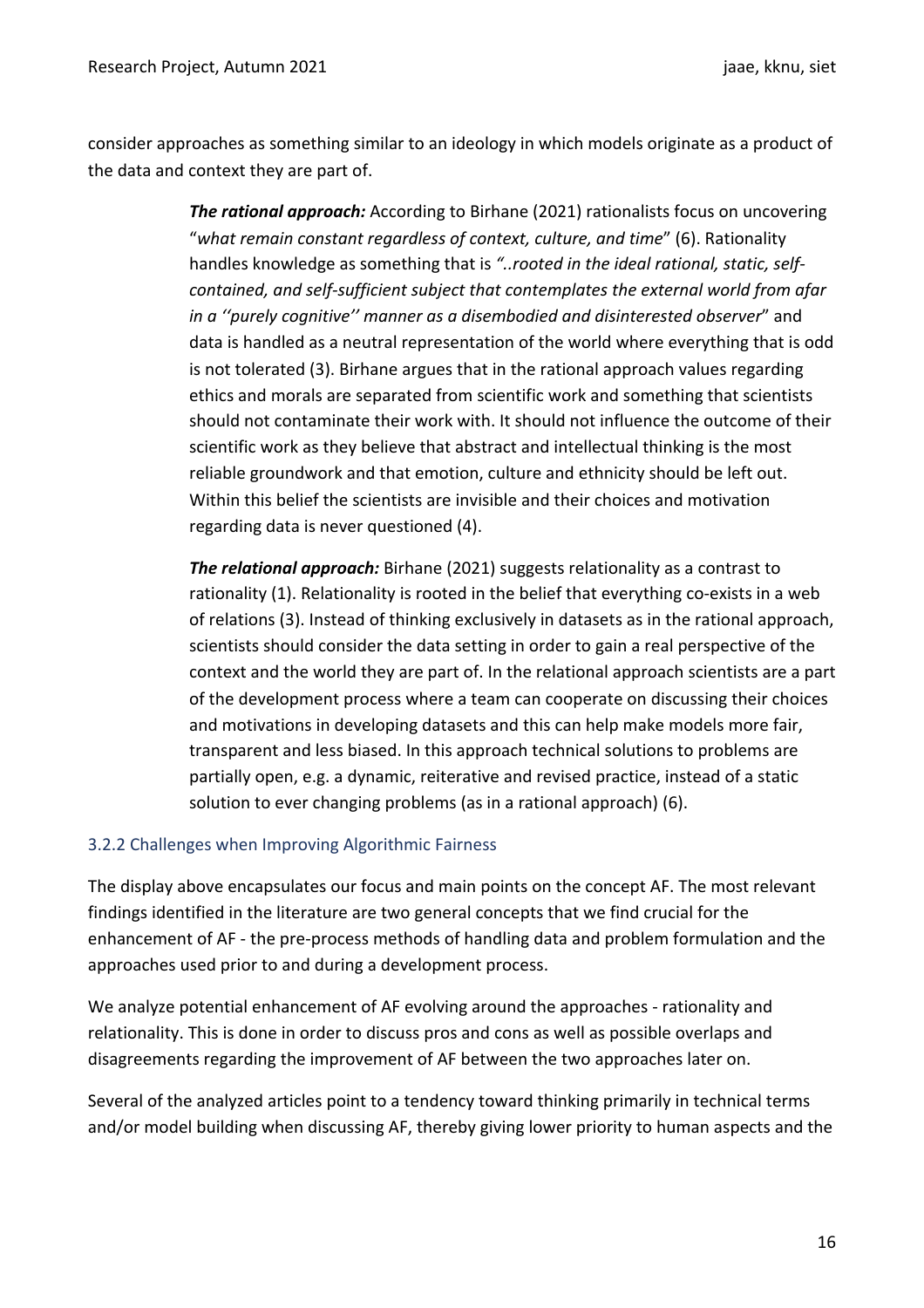contexts of which the technology is part of (Birhane (2021), Cobbe et. al. (2021), Passi & Barocas (2019)).

As described above, Birhane (2021) finds that rational approaches in research on AF has focused too much on technical solutions and thereby forgotten the historical and ethical context that automation is part of. Passi and Barocas (2019) and Cobbe et. al (2021) also take their analytical starting point from this perspective. As well as Mitchell et. al. (2021) who describe how research on fairness often takes socially relevant aspects of the pre-process and initial state as given in a development process (143). Although these articles do not use the term rationality when describing the tendency to focus on technological aspects or taking socially relevant aspects for granted it is the same point as described by Birhane in what she calls a rational approach to technological solutions.

It should be stated that although the articles in some way criticize the primary focus on technological aspects, they do consider model building an integral focus point for enhancing fairness. However, they emphasize other parts of a development process, such as pre-process methods, as being equally important.

As a push back to what she calls the dominant orthodoxy of rationality, Birhane suggests an ethical framework rooted in relationality, where complex issues such as bias, fairness and justice in algorithmic models are grounded in the social and historical contexts they are a part of (2).

The relational approach is in close relation to the concept reviewability introduced by Cobbe et al. (2021) which is a framework introduced to improve accountability in model development processes (598). According to Cobbe et. al. accountability is not something that exclusively exists in or applies to the implementation part of a process. Rather it is part of every aspect of the process from problem description to auditing and each step of the development process should therefore be carefully considered and logged (602). This is a (cyclic) way of ensuring that information regarding data gathering and structuring is accounted for - a lack of which Birhane points to as problematic in the rational approach. Cobbe et. al. furthermore emphasize that what should be accounted for and to whom there should be accounted differ depending on which area of development one is involved and is therefore highly contextual (599). We identify this contextuality as an implicit acknowledgement of a discretionary presence, which is also described as situated (601).

By accounting for various assumptions and choices in a model-development process, as well as the reasons behind these choices, different aspects regarding whether a model is fair will to a greater extent become reviewable and revisable (605). This focus acknowledges that datasets are never without context or human decisions and therefore never by default unbiased. Passi & Barocas (2019) also point out that choices such as algorithmic tasks, business requirements and choices of labelling data are always dependent on the *"... practitioners' normative commitments and beliefs*" (Passi & Barocas, 10).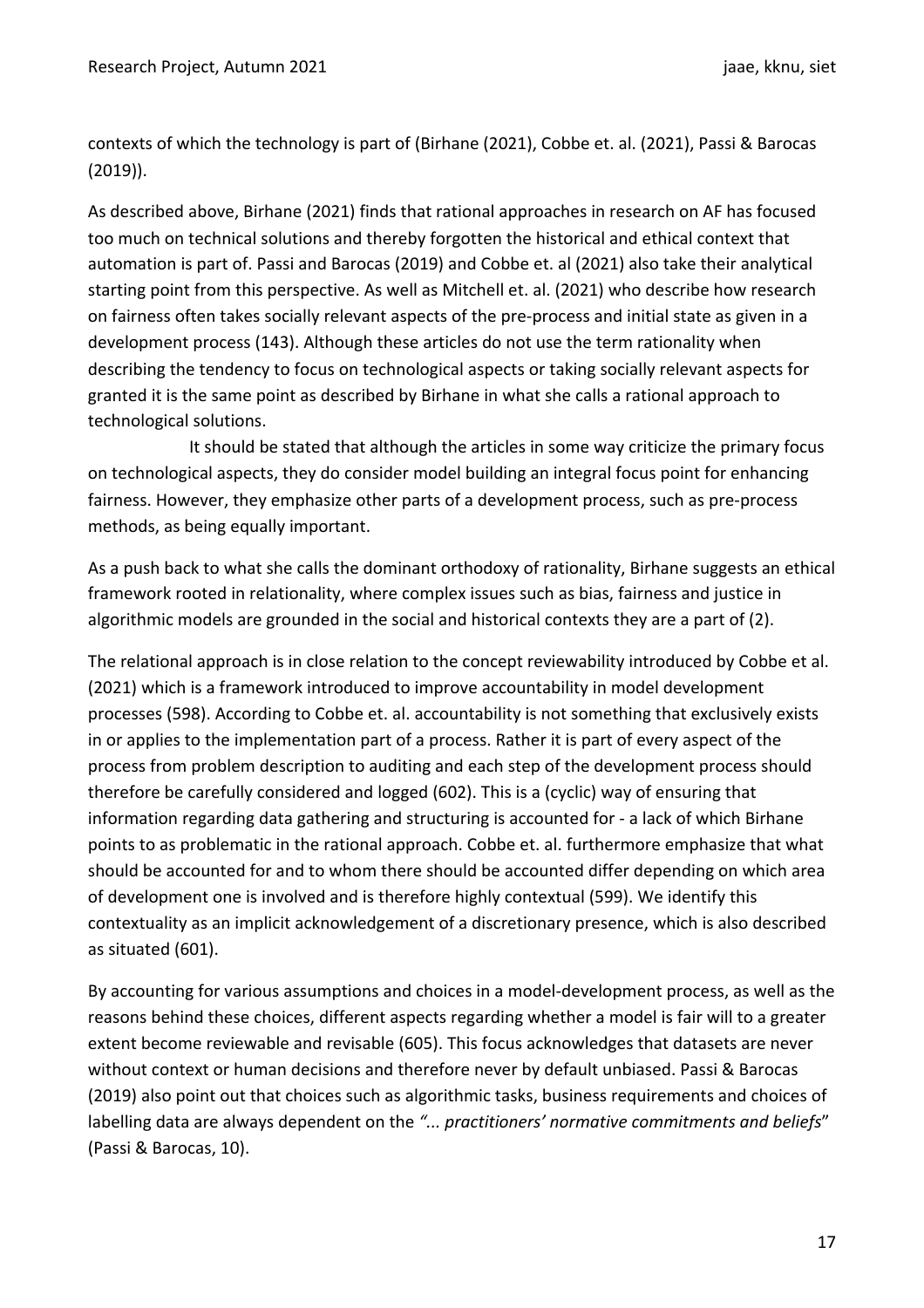None of the analyzed articles are in complete compliance with the aim of a relational approach as described by Birhane, in which the "ultimate" goal is understanding above prediction and which rejects the notion that a dataset can ever be rid of biases. But they point to a shift in the handling of AF enhancement where the human actors involved in shaping technical solutions are acknowledged as being active and contextual contributors.

Other recurring subjects are issues regarding fairness and bias as something to be approached processually, e.g. interchangeable in each step of a development process - this is found in the articles by Birhane (2021), Passi and Barocas (2019) and Cobbe et. al. (2021). Furthermore, all articles point to the entire process as being cyclic when dealing with complex issues such as fairness.

In Passi and Barocas (2019) the focus is on the pre-process activity of problem formulation, and how problem formulation plays an integral part if we wish to ensure fairness when developing models that handle high-level abstract and complex goals (Passi & Barocas, 10). They argue that the problem formulation is an iterative process that involves continuous involvement of human actors - such as the development team and the stakeholders - who have differentiating goals that influence the scope of the problem to be solved (8). Cobbe et al. also mention problem formulation and argue both that it is a part of the entire process and that norms in the problem definition should be documented (604). The argumentations in both articles can be said to be in alignment with Birhanes definition of relationality, since they are founded in the belief that the way a problem is formulated and the thoughts and decisions that influence these formulations are essential for the ability to prevent bias and unfairness.

As mentioned, relationality is suggested by Birhane (2021) as an approach for the development processes, since a strictly rationalist approach can cause biases and unfair results for historically marginalized groups (2). Data gathering is a crucial aspect of this, since data scientists decide what is worth measuring in the first place and important information regarding data collection and structure is at risk of being removed (4). In a relational approach this process is considered carefully and is also here in line with Cobbe et al.'s (2021) definition of reviewability, since documenting the decisions made improves accountability and transparency.

The issue of bias caused by data gathering also appears in the articles by Alkhatib and Bernstein (2019), Cobbe et al. (2021), Mitchell et al. (2021) and Pessach and Shmueli (2020). Based on these articles we identified two main discussions regarding bias: One concerns bias found in data, the other in the ethics of the approach when working with algorithmic models and how this can cause bias. As shown in the displays' sub-dimension data gathering (Table 3), Mitchell et al. differentiate between statistical and societal bias as two aspects to keep in mind when handling data. Alkhatib and Bernstein (2019) underline the same points as Mitchell et al. (2021) when it comes to reproducing societal bias from datasets and state that a dataset can never be large enough to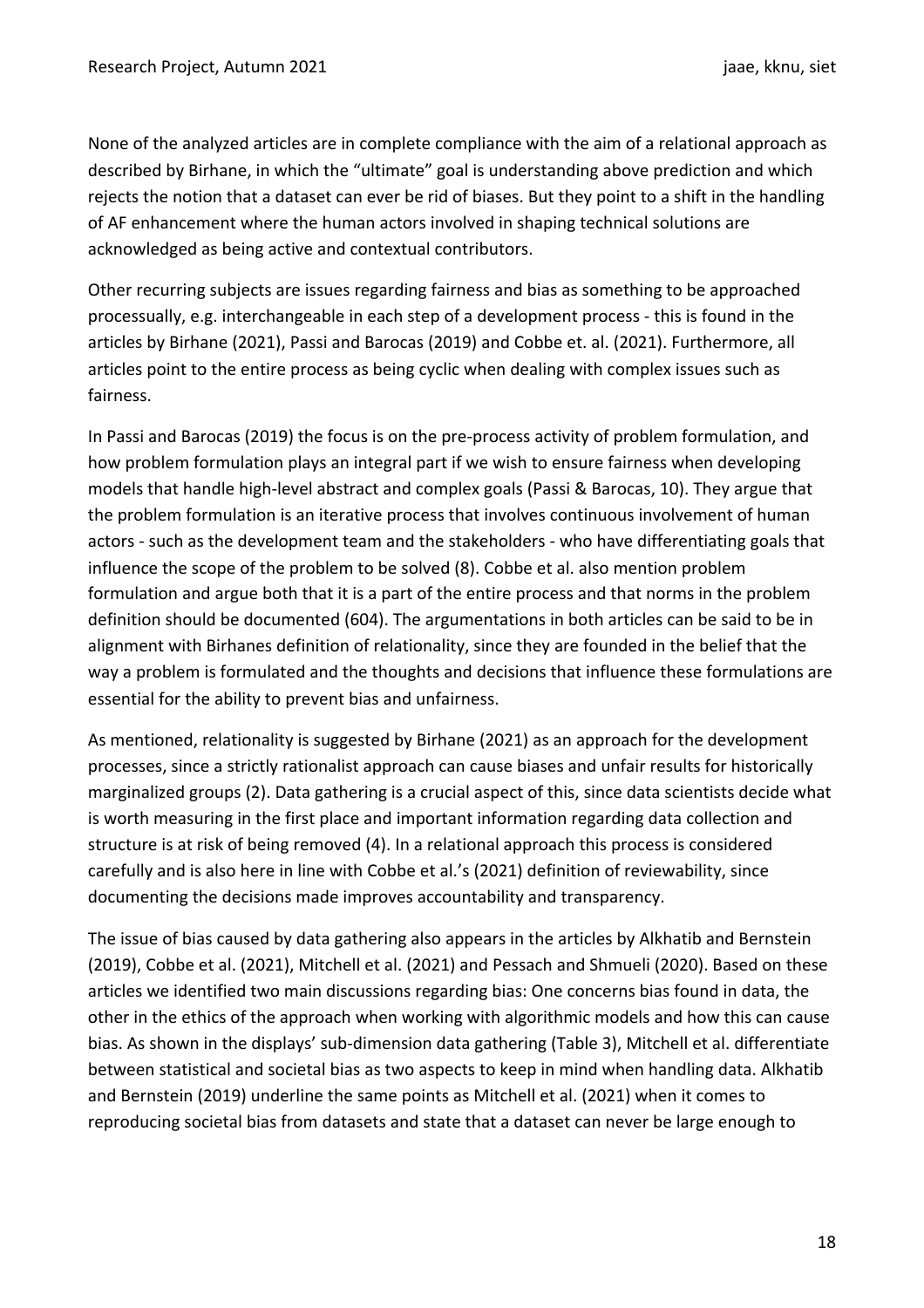represent the diversity of the real world because "*increased training data is insufficient: for important cases at the margin, there may be no prior cases*" (7).

Pessach and Shmueli (2020) reach similar conclusions when discussing that labeling of data can result in bias, even if the data itself is not necessarily biased (17). However, they also stress that increased fairness can cause loss of accuracy and that it is a question of finding a balance where neither loss of fairness nor accuracy is significant (7).

The notion of societal bias as seen in Mitchell et al. (2021) can be linked to Birhanes observation that discussions regarding algorithmic fairness and development processes tend to overlook marginalized groups. Mitchell et al. also write that "*incorrectly assuming that a sample is representative can lead to biased estimation of conditional probabilities*" (145), which is closely related to Birhanes interpretation of a rational approach, in which the representativeness of the data is not considered (4).

All papers point to challenges in automated decision making, but two papers also state that automation cannot blindly be replaced by humans. Mitchell et al. (2020) underline that humans are not perfect either: They are just as capable of making mistakes as algorithms (158). Alkhatib and Bernstein (2019) claim that caseworkers do not guarantee a sufficient level of fairness, accountability and transparency either as "*street–level bureaucrats have historically been agents of immense prejudice and discrimination*." (530).

Through our analysis we have examined pre-process methods and approaches that can either hinder or enhance fairness. This leads us to the preliminary conclusion that the state-of-the-art literature on this field considers AF to be highly contextual and dependent on the processes. A high level of AF is only achieved if the possibility of biased data, problem formulation and ethics is considered throughout the entire development process - preferably from the moment the idea to make a model occurs. However, the articles show slight differences in what an ideal process should look like and tend to highlight different aspects to be important, which we consider underlining the complexity of AF as well as the problems in ensuring a high level of AF. All articles consider the responsibility to be human, since enhancing fairness lies in the development process where everyone involved needs to carefully consider the people they make decisions for.

In the next section we will discuss some of these challenges and compare them to the challenges we identified in our analysis of discretion to identify potentials and pitfalls in automating discretion in the public sector.

## 4. Discussion of Intersections and Contrasts

Through our research, we have identified a number of overlaps between our findings on discretion and AF. First and foremost, we identify an important correlation between the two perceptions of discretion: *collaborative* and *individual,* and the two approaches to AF: *rationality* and *relationality*.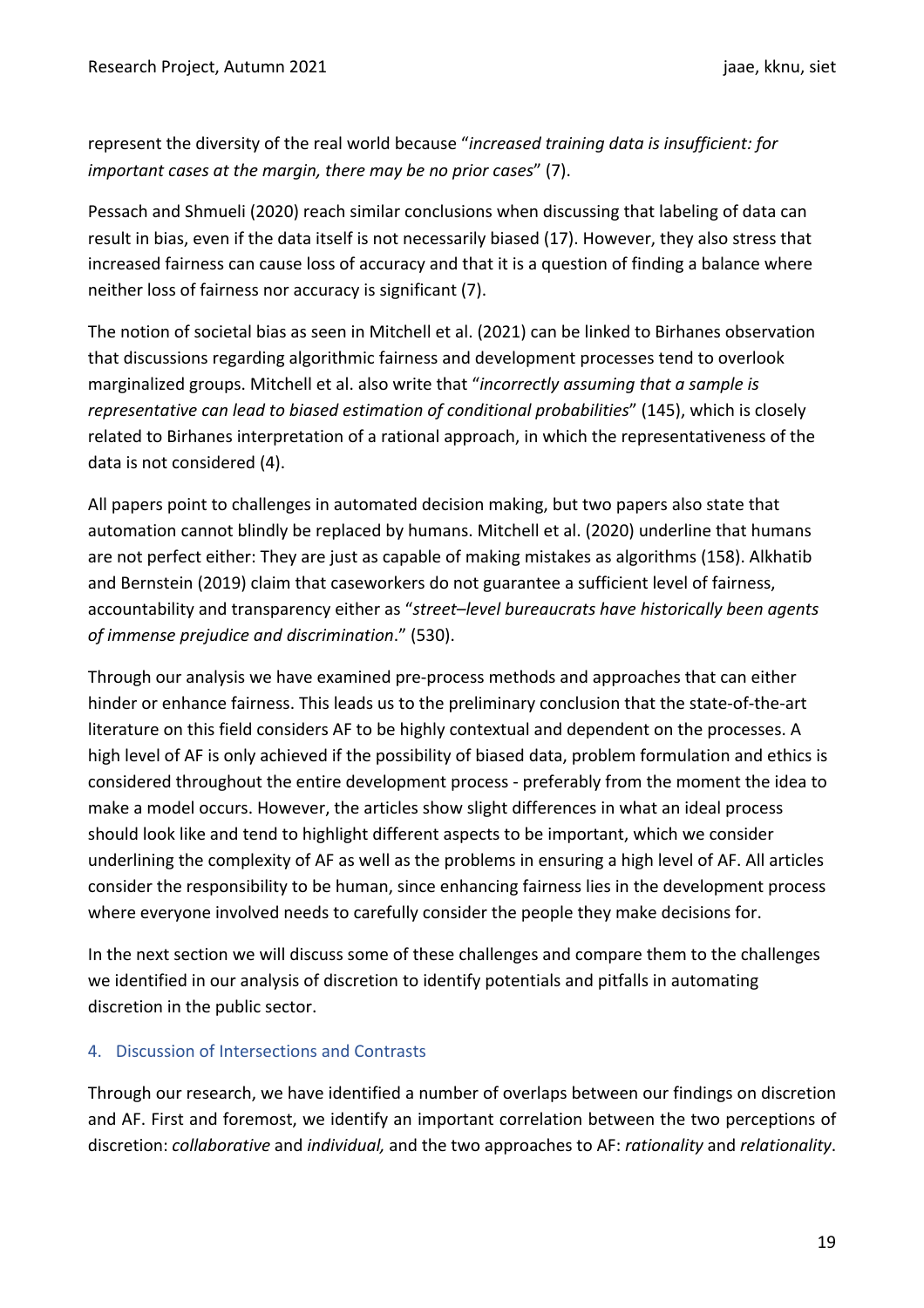The articles by Bovens and Zouridis (2002) and Justesen and Plesner (2019) include arguments that automated decision making ensures greater objectivity than decisions made by humans, since discretionary decisions rely on individual caseworkers' moods and opinions. These articles can be said to include aspects that view technology in a traditional rationalistic way since these aspects consider the objectivity of technology given and the subjectivity of caseworkers to be irrelevant.

In contrast, the articles by Passi and Borocas (2019) and Cobbe et. al. (2021) highlight technology as always influenced by human opinions and choices, and tend to view the development of technology as an iterative and collaborative effort, involving many active actors, where decisions are revisited throughout development. This more relational approach correlates to the definition of collaborative discretion where human aspects and decisions are considered and revised continuously as seen in Bullock (2019), Petersen et al. (2020) and Petersen et al. (2021). We consider this duality (rationality/individual discretion and relationality/collaborative discretion) as crucial as it highlights two dominant ways of approaching the process when automating the public sector.

The aspect of process is important to highlight, since this is another interesting overlap between the articles that consider it essential for enhancing AF (Cobbe et al. (2021), Mitchell et al. (2020), Passi and Barocas (2019) and Pessach and Shmueli (2020)) and the articles on collaborative discretion (Bullock (2019), Petersen et al. (2020), Petersen et al. (2021) and Young et al. (2019)). Both emphasize either a need for cyclical processes to enhance fairness or discretionary casework as being cyclic/iterative to ensure a more valid foundation for decisions. In AF we consider this to be grounded in relationality by the reviewability framework (Cobbe et. al,) where the process is considered more important than the decision itself and where the discretionary practice lies (602). Furthermore, both the articles on AF and those on discretion acknowledge that human discretion cannot be completely eliminated from any process as it will either be practiced by caseworkers or by developers.

On the other hand, Bovens and Zouridis and Justesen and Plesner do not discuss in detail how to handle this unavoidable discretionary practice in the development of models, and they do not specifically articulate the relationship between discretion and AF in the process of model development. This is in contrast to the articles mentioned above who believe that the discretionary power is moved from caseworkers to developers, where especially Justesen and Plesner believe that discretion is removed completely when automating decision-making.

Another overlapping area exists in the point that caseworkers are regularly forced to make *situated judgments* in order to elaborate on real-world situations that do not necessarily comply with goals defined by law (Petersen et al., 2021). This can be related to the concept of reflexivity described by Alkhatib and Bernstein (2019), since models are only able to reflect on a decision after it has been made. Additionally, we know from Petersen et al. (2021) that there are situations where caseworkers do not write everything down. This results in incomplete data regarding cases, which can potentially cause problems when training models to make these decisions. This is a paradox,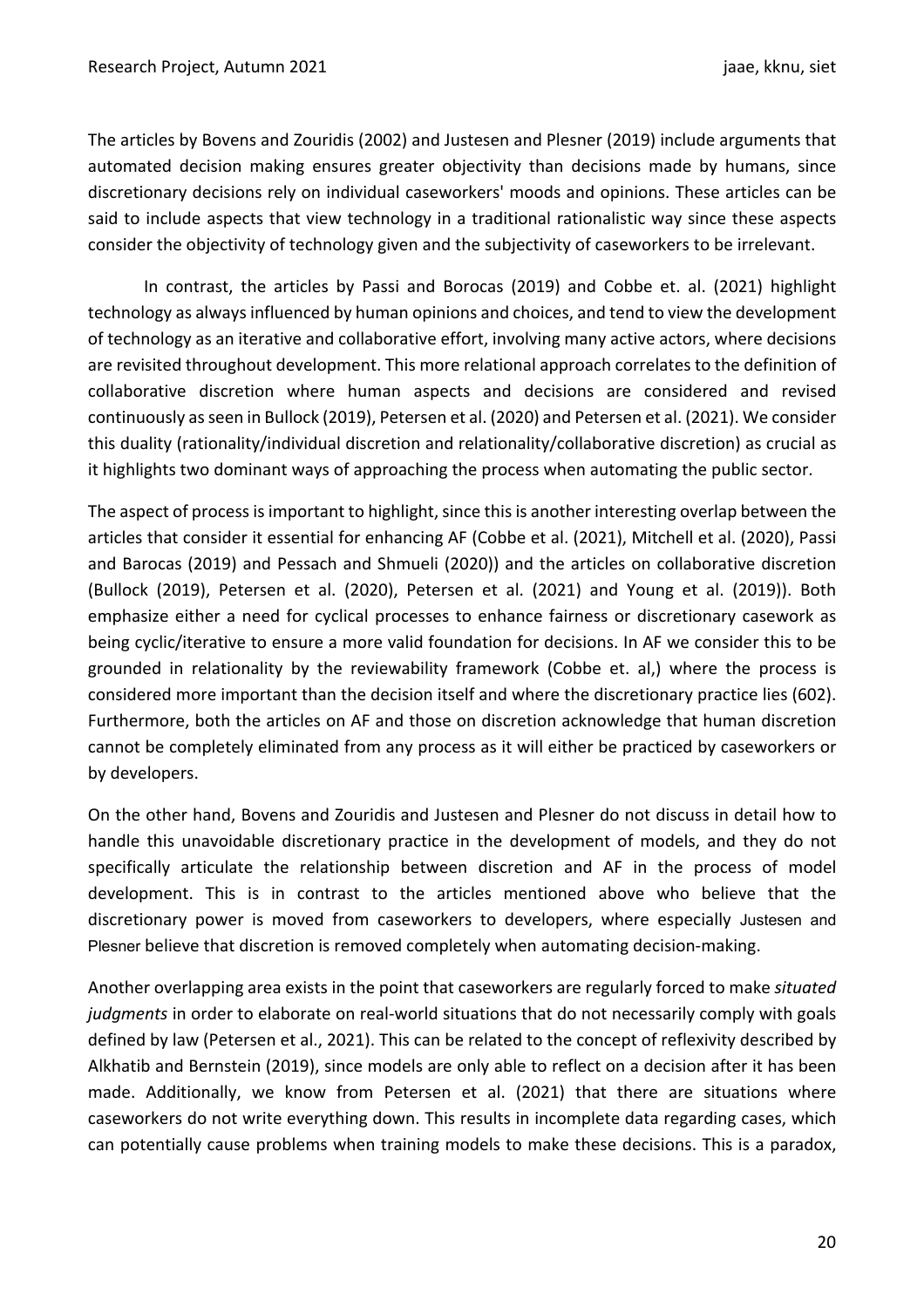since automating decision-making based on incomplete data provided by caseworkers can undermine the collaborative aspects of discretion made by humans. Also, it results in models making wrongful decisions, since we also established that models are only as good as the data we provide them with.

In the case of collaborative discretion and AF it is not only the overall approach that overlaps. The literature also identifies a number of steps in the processes that are similar. Reflexivity is highlighted as important to both collaborative discretion and when enhancing AF. Alkhatib and Bernstein (2019) argue that reflection is necessary in the discretionary process, however it is almost impossible to conduct it technically without losing accuracy. Together with Mitchell et al. (2021) they argue that best practice of human reflexivity is more nuanced and able to consider long-term consequences, which algorithms cannot.

From our analysis we have also detected a number of relevant contrasts in the literature besides from the general contrast between collaborative discretion and relationality and individual discretion and rationality. One important contrast to highlight is between the way of thinking of discretion as *highway* and *side road* and the articles on AF. According to Justesen and Plesner simple cases can be fully digitized because they are unambiguous. However, none of the articles on AF discuss how to deal with these cases, nor do they acknowledge that some cases might not need a high level of human discretion.

#### 4.1 Knowledge Gaps

Based on the sections above we identify discovered knowledge gaps.

We have found that the articles consider that there are pros and cons to both human discretion and artificial discretion when it comes to accuracy and bias, but the specific differences in bias between the two kinds of discretion are not investigated in detail. Future research could benefit from a more detailed investigation of pros and cons in human discretion vs. artificial discretion to see how bias occurs in cases involving a high level of discretion. This is also in relation to the question whether machines are actually more capable at making accurate and fair decisions than humans. The analyzed articles are mainly qualitative, meaning that the papers do not give a quantifiable perspective. By making a comparative study one could investigate how discretion is performed, practiced and how fairness is enhanced in human or automated decision making – and if the decisions differ at all.

Other areas which could benefit from further investigation is empirical research related to how different aspects of the process are handled in the intersection between AF and discretion. Research could be conducted on how multiple actors of a development process approach or consider decision making. This could be by investigating if following a framework such as reviewability has an effect on the result of a model or the presumption of fairness, and in which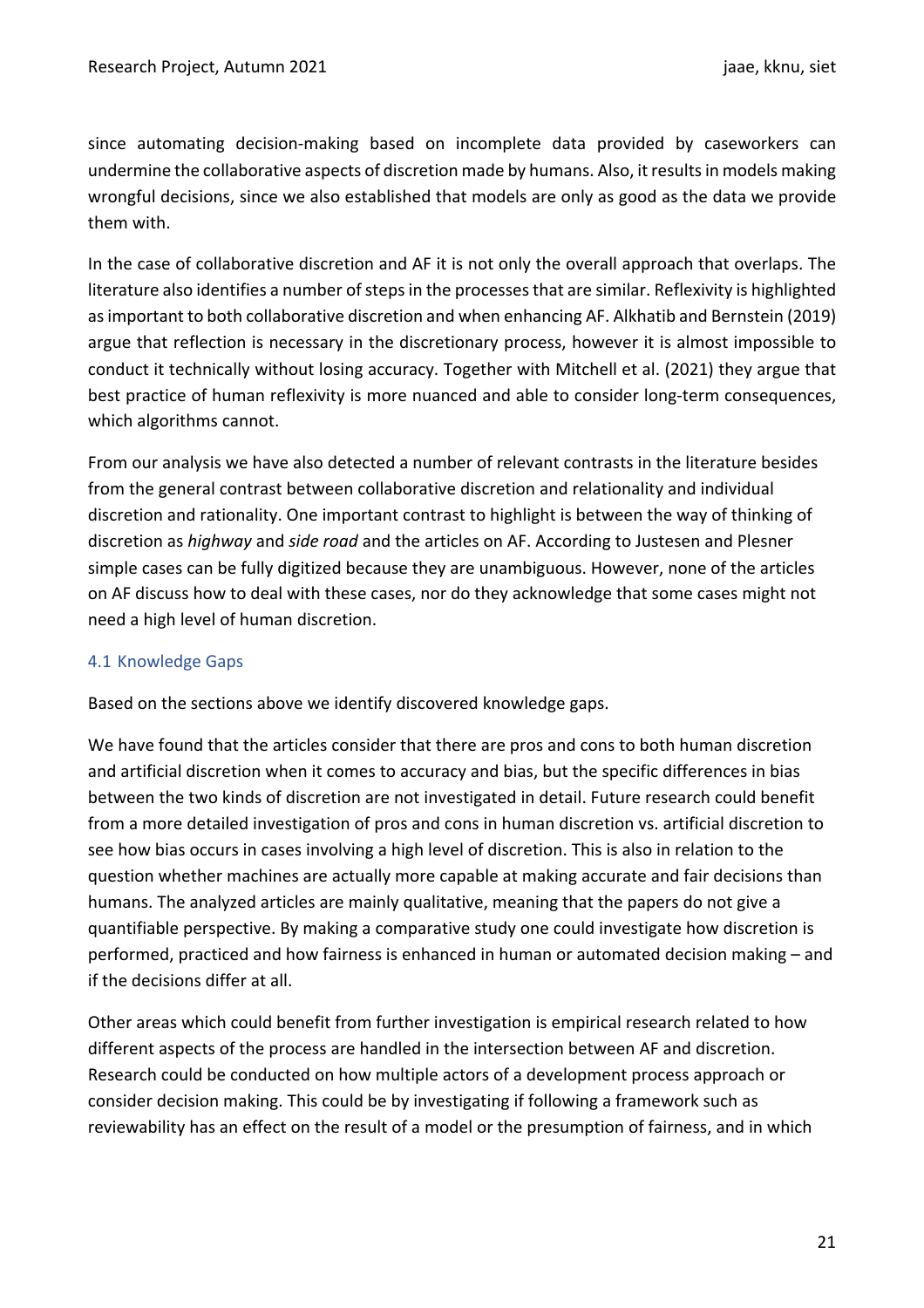ways. Another focus could be to investigate what would happen to the outcome of a model if caseworkers are considered more directly in data gathering and in the process of building a model.

Yet another aspect that could benefit from more detailed research is when automation of casework involving a high degree of human discretion is beneficia, in particular for the employees that these tools impact and for the citizens that are impacted by the decisions. In relation to this, it could be investigated which problems arise if we automate casework with a high degree of discretion and how public governments would handle these potential problems.

#### 5. Conclusion

Through the literature we have been able to identify two perceptions of discretion: The collaborative and the individual. The perspectives on the practice of discretion arise from different views on what the practice of discretion contains and how it is conducted. Where those who think discretion as an individual practice consider automation to be a tool to avoid bias and prejudices, those who consider discretion to be collaborative see automation as a cause of the same.

The divisions are not as strict when it comes to AF which is considered to be highly contextual and defined by the processes in which the model is developed. All analyzed articles circle around approaches and pre-process methods as necessary tools to enhance algorithmic fairness.

The literature proposes no clear or unambiguous answer to how automated decision-making can be implemented in the public sector. All articles represent some possibilities and challenges that can arise when it comes to automating public government activities that involve discretion. Where the collaborative and/or relational approach argue that automation of discretion will cause fairness issues, they do not define an exact limit to which automation is possible. Those who have a more rational and/or individual approach to automation and discretion argue that bias can be limited by automation. But there is no strict answer on how to avoid bias and consider the unavoidable human interaction in the development of decision-making tools for cases that traditionally involve a high degree of human discretion.

Thus, both overall approaches contain known as well as unknown challenges and there exist several areas for further research.

#### 6. Literature

Alkhatib, A. & Bernstein, M. (May 4-9, 2019), Street-Level Algorithms: A Theory at the Gaps Between Policy and Decisions, *CHI Conference on Human Factors in Computing Systems Proceedings* [Paper presentation], ACM, Glasgow, Scotland, United Kingdom, 1-10

Birhane, A. (2021), Algorithmic injustice: a relational ethics approach, *Patterns, Vol 2(2)*, 1-9.

Bovens, M. & Zouridis, S (2002), From Street-Level to System-Level Bureaucracies: How Information and Communication Technology is Transforming Administrative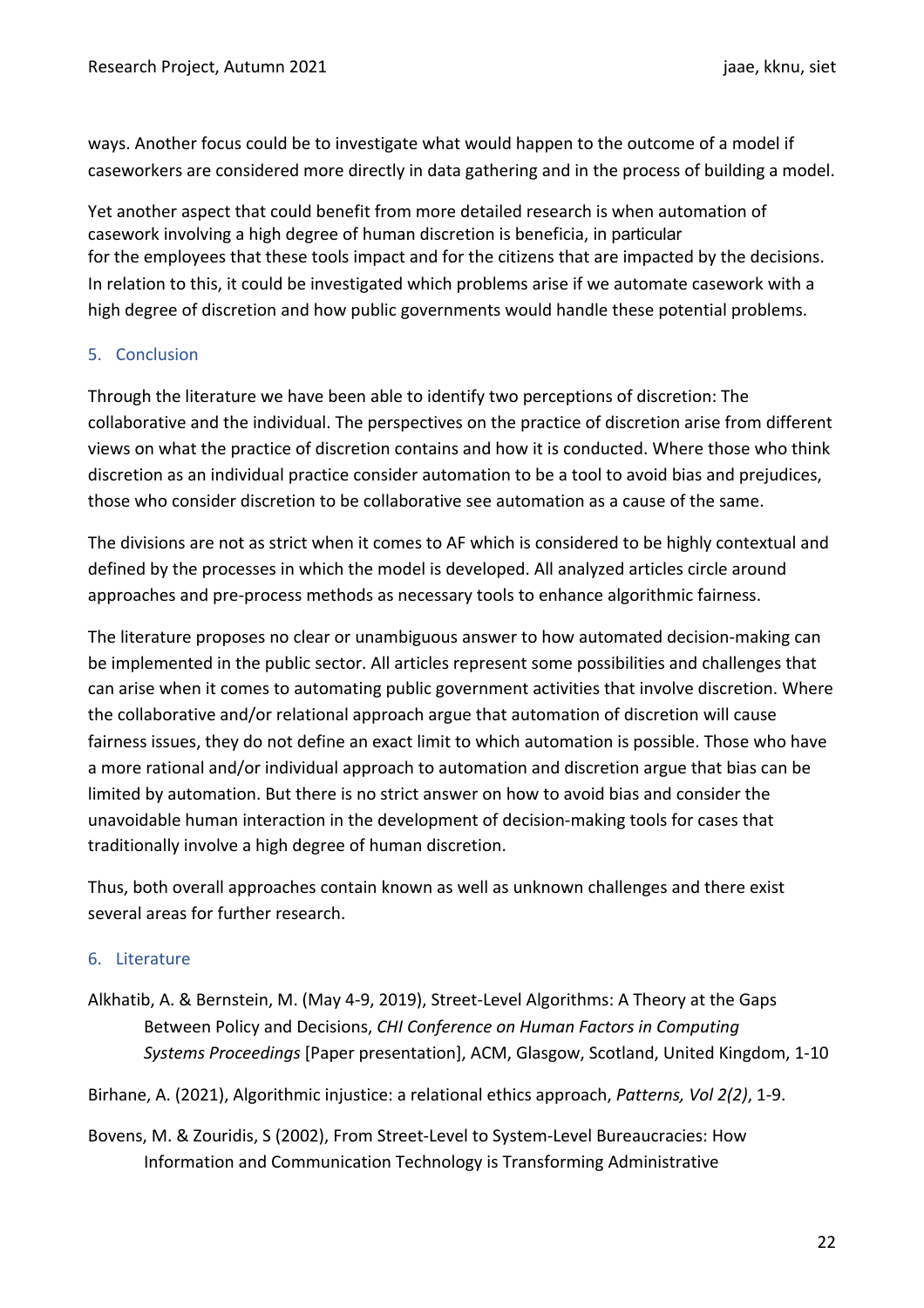Discretion and Constitutional Control, *Public Administration Review, Vol 62 (2)*, 174-184

- Bullock, J. (2019), Artificial Intelligence, Discretion, and Bureaucracy, *American Review of Public Administration, Vol 49 (7),* 751-759
- Cobbe, J., Lee, M. S. A. & Singh, J. (March 3-10, 2021), Reviewable Automated Decision-Making: A Framework for Accountable Algorithmic Systems, *ACM Conference on Fairness, Accountability and Transparency (FAccT )* [Paper presentation]*,* ACM, Virtual Event, Canada, 598-609
- Digitaliseringsstyrelsen (12-07, 2020) *Ny FN-måling: Danmark er fortsat verdensmestre i offentlig digitalisering,* link
- Digitaliseringsstyrelsen (n.d.), *Hvad er digitaliseringsklar lovgivning?* link
- Justesen, L. & Plesner, U (2018), Fra skøn til algoritme: Digitaliseringsklar lovgivning og automatisering af administrativ sagsbehandling, Tidsskrift for Arbejdsliv, Vol. 20 (3), 9-22
- Lipsky, M. (1980). *Street-level bureaucracy: Dilemmas of the individual in public services*. New York: Russell Sage Foundation
- Mitchell, S., Potasch, E., Barocas, S., D'Amour, A. & Lum, K. (2021), Algorithmic Fairness: Choices, *Assumptions, and Definitions, Annual Review of Statistics and Its Applications, Vol 8*, 141-163
- Olsen, L. (n.d.) *Signaturprojekter med kunstig intelligens i kommuner og regioner,* Digitaliseringsstyrelsen, link
- Passi, S. & Barocas, S. (January 29-31 2019) Problem Formulation and Fairness, *Proceedings of the ACM Conference* (FAT' 19), ACM, Atlanta, Georgia, USA, 1-10
- Pessach, D. & Shmueli, E. (2020), Algorithmic Fairness, arXiv preprint arXiv:2001.09784, 1-31
- Petersen, A. C. M., Christensen, R.L., Harper, R. & Hildebrandt, T.T. (2021), We Would Never Write That Down: Classifications of Unemployed and Data Challenges for AI, *PACM on Human-Computer Interaction Vol 5 Article 102,* 2-23
- Petersen, A. C. M., Christensen, R.L., & Hildebrandt, T.T. (2020), The Role of Discretion in the Age of Automation, *Computer Supported Social Work (CSCW), 29,* 1-27
- Rienecker, L. & Stray Jørgensen, P. (2020). *Den Gode Opgave: Håndbog i Opgaveskrivning på videregående uddannelser*. Copenhagen, Denmark: Samfundslitteratur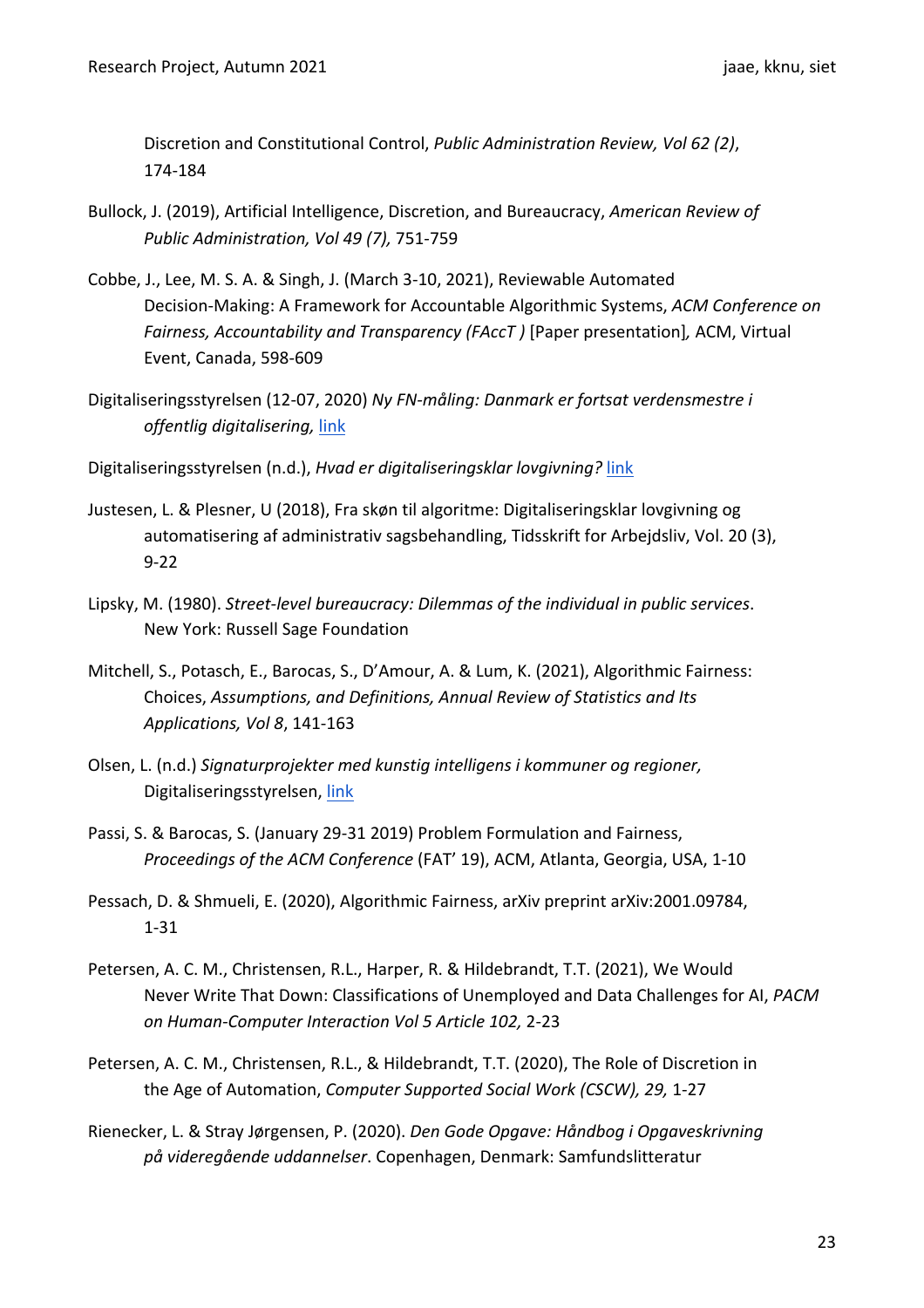- Webster, J. & Watson, R. (2002). Analyzing the Past to Prepare for the Future: Writing a Literature Review. *MIS Quarterly, Vol 26.(2)*, xiii-xxiii
- Young, M. M., Bullock, J. & Lecy, J. D. (2019), Artificial Discretion as a Tool of Governance: A Framework for Understanding the Impact of Artificial Intelligence on Public Administration, *Perspective on Management and Governance, Vol 2 (4),* 301-313